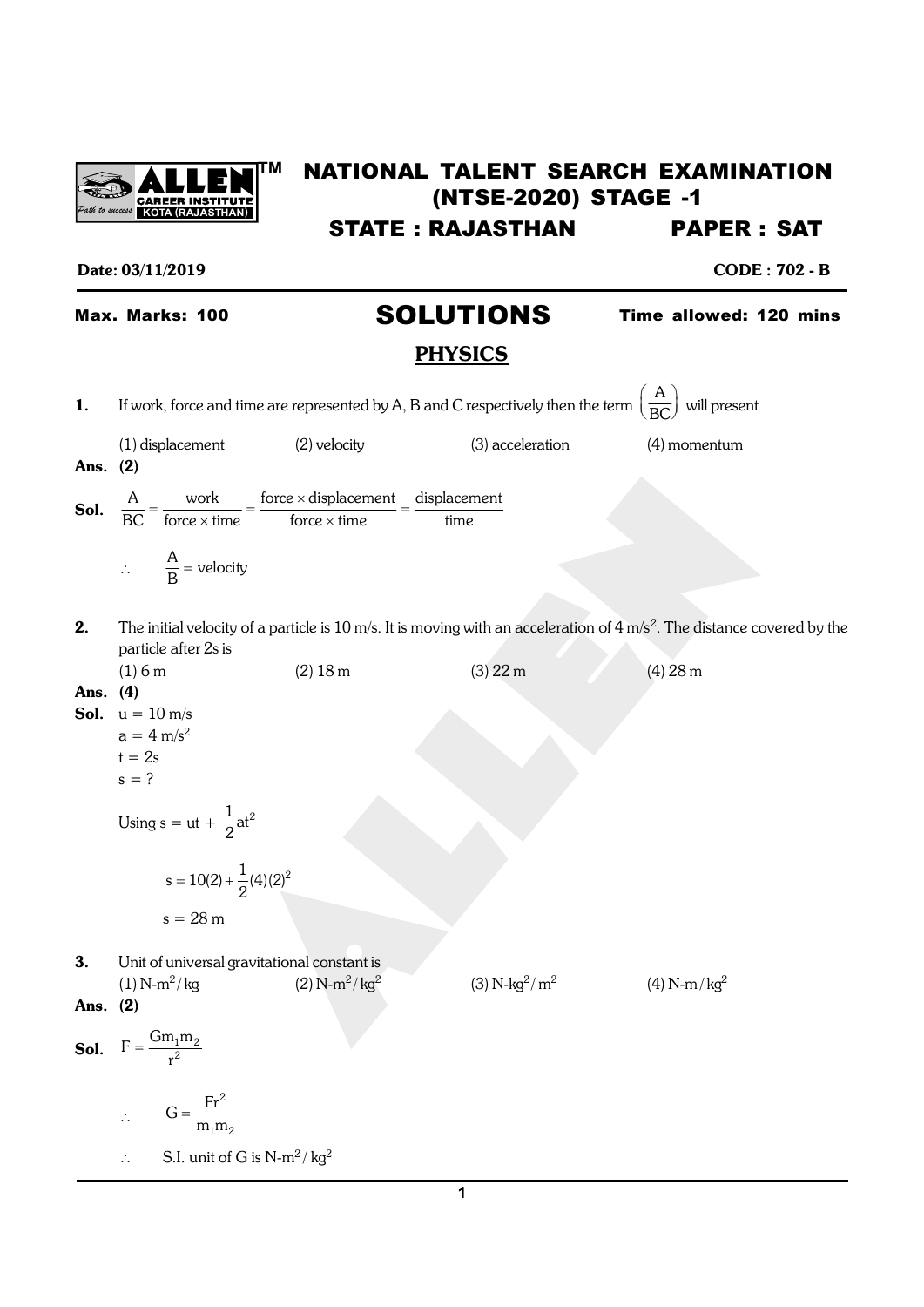| 4.         | If the speed of wave is $350$ m/s and its wavelength is 100 cm then the frequency of the wave will be |                                                                                                 |                  |                      |  |
|------------|-------------------------------------------------------------------------------------------------------|-------------------------------------------------------------------------------------------------|------------------|----------------------|--|
|            | $(1)$ 35 Hz                                                                                           | $(2)$ 350 Hz                                                                                    | (3) 700 Hz       | $(4)$ 3500 Hz        |  |
| Ans. (2)   |                                                                                                       |                                                                                                 |                  |                      |  |
| Sol.       | Wavespeed = wavelength $\times$ frequency                                                             |                                                                                                 |                  |                      |  |
|            | $v = \lambda \times v$                                                                                |                                                                                                 |                  |                      |  |
|            | $350 = 1 \times v$                                                                                    |                                                                                                 |                  |                      |  |
|            | $v = 350$ Hz                                                                                          |                                                                                                 |                  |                      |  |
| 5.         |                                                                                                       | The wave having compression and rarefaction is known as                                         |                  |                      |  |
|            | (1) transverse wave                                                                                   | (2) longitudinal wave                                                                           | $(3)$ light wave | (4) ultraviolet wave |  |
| Ans.       | (2)                                                                                                   |                                                                                                 |                  |                      |  |
| Sol.       |                                                                                                       | Longitudinal waves travel in form of compressions and rarefactions.                             |                  |                      |  |
|            |                                                                                                       |                                                                                                 |                  |                      |  |
| 6.         |                                                                                                       | If the distance between two masses is doubled then the gravitational force between them will be |                  |                      |  |
|            | $(1)$ one-fourth                                                                                      | $(2)$ half                                                                                      | $(3)$ double     | (4) four times       |  |
| Ans. $(1)$ |                                                                                                       |                                                                                                 |                  |                      |  |
|            |                                                                                                       |                                                                                                 |                  |                      |  |
|            | <b>Sol.</b> $F = \frac{Gm_1m_2}{r^2}$                                                                 |                                                                                                 |                  |                      |  |
|            |                                                                                                       |                                                                                                 |                  |                      |  |
|            | $F' = \frac{Gm_1m_2}{(2r)^2} = \frac{F}{4}$                                                           |                                                                                                 |                  |                      |  |
|            |                                                                                                       |                                                                                                 |                  |                      |  |
|            |                                                                                                       |                                                                                                 |                  |                      |  |
| 7.         |                                                                                                       | Focal length of a lens is 25 cm. In dioptre power of lens will be                               |                  |                      |  |
|            | (1) 0.04                                                                                              | (2) 0.4                                                                                         | (3)4             | (4) 2.5              |  |
| Ans. $(3)$ |                                                                                                       |                                                                                                 |                  |                      |  |
|            |                                                                                                       |                                                                                                 |                  |                      |  |
|            | <b>Sol.</b> $P = \frac{100}{f(in cm)} = \frac{100}{25} = 4D$                                          |                                                                                                 |                  |                      |  |
|            |                                                                                                       |                                                                                                 |                  |                      |  |

8. In the given ray diagram correct relation for Snell's law is

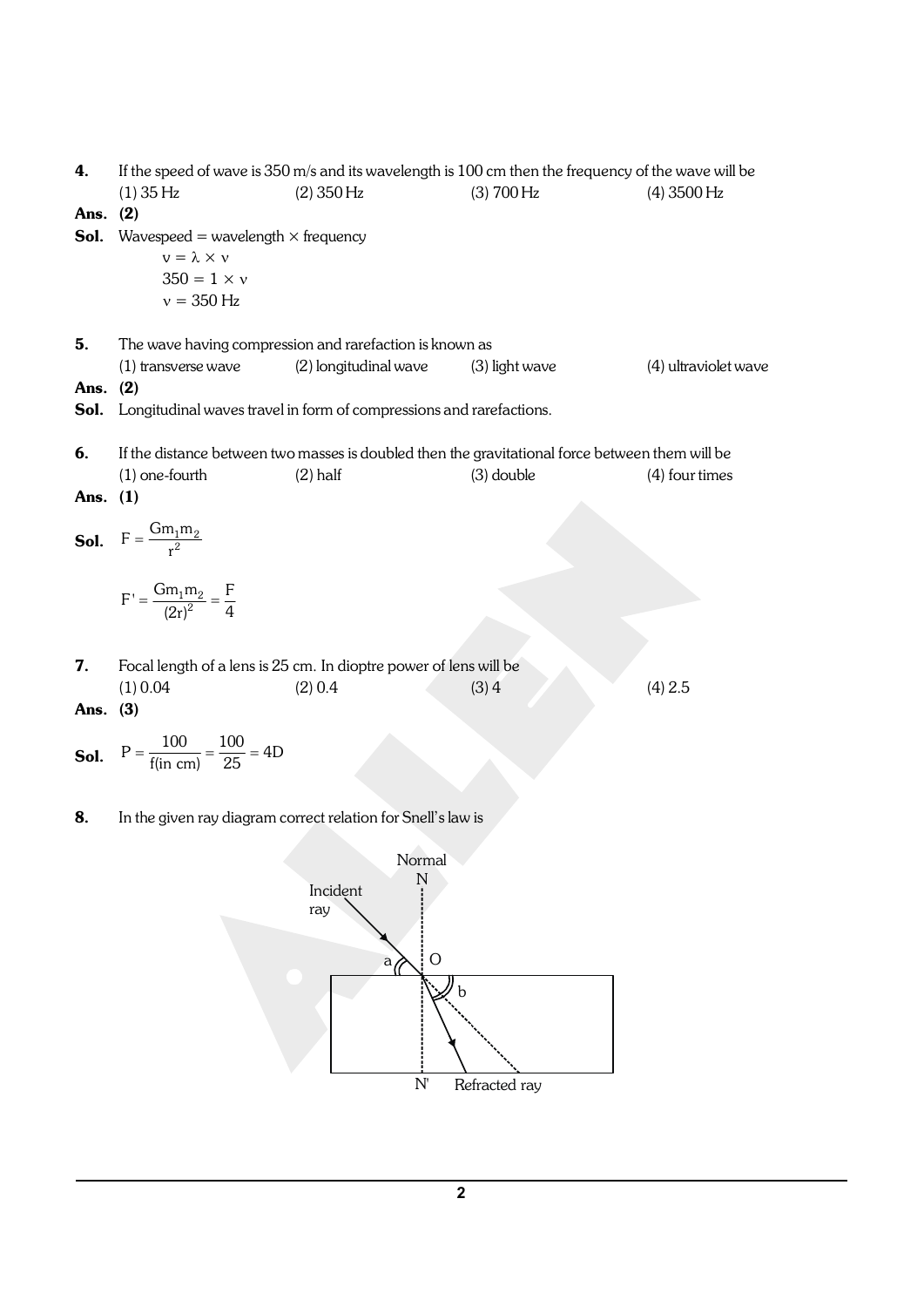$$
(1) \frac{\sin a}{\sin b} = \text{constant} \tag{2}
$$

$$
(3) \frac{\sin(90 - a)}{\sin(90 - b)} = constant
$$

## Ans. (3)

Sol. by snell's law,

$$
\frac{\sin(90-a)}{\sin(90-b)} = \text{constant}
$$

(2) 
$$
\frac{\sin b}{\sin a} = \text{constant}
$$
  
\n(4)  $\frac{\sin(90 - a)}{\sin b} = \text{constant}$   
\nNormal  
\nIncident  
\nray  
\n90-a  
\na  
\n0  
\nb  
\n0  
\nb  
\nV b  
\nRefracted ray

 $P = \frac{V^2}{R}$ 

9. Which term does not represent electric power ?

(1) 
$$
P = \frac{V}{I}
$$
 (2)  $P = VI$ 

Ans. (1)

- **Sol.**  $P = VI = \frac{V^2}{R} = I^2R$
- 10. In the given circuit the value of current I will be



(3)  $P = I^2R$ 

(1) 
$$
\frac{6}{11}
$$
A  
\n(2)  $\frac{6}{5}$ A  
\n(3) 2A  
\n**Ans.** (3)  
\n**Sol.**  $R_{eq} = 1 + 1 + 1 = 3\Omega$   
\n $\therefore I = \frac{V}{R_{eq}} = \frac{6}{3} = 2A$  (4) 1A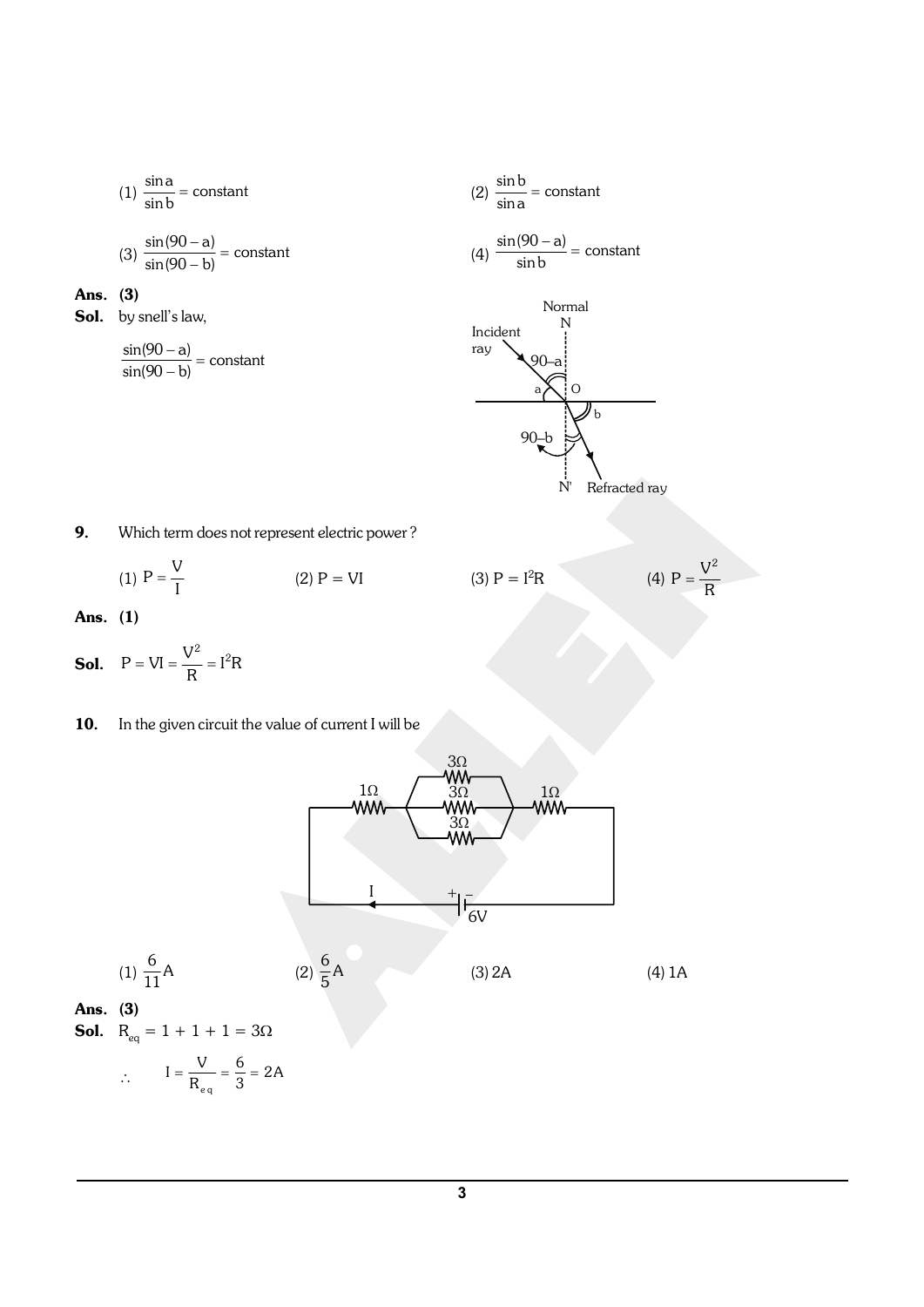11. Unit of magnetic flux is (1) volt (2) weber (3) hertz (4) ohm-metre Ans. (2) Sol. Unit of magnetic flux is weber **12.** Spring constant of a spring is  $K = 6 \times 10^3$  N/m. Work done to stretch it  $10^{-2}$  m from mean position is (1) 0.003 J (2) 0.03 J (3) 0.3 J (4) 3 J Ans. (3) **Sol.**  $U = \frac{1}{2} kx^2 = \frac{1}{2} (6 \times 10^3)(10^{-2})^2 = 3 \times 10^{-1} = 0.3 J$ 13. Ratio of potential energies of body A and body B will be (1)  $\frac{O_A}{U_B}$  $U_A$  2  $\frac{U_{\rm A}}{U_{\rm B}} = \frac{2}{3}$  (2)  $\frac{U_{\rm A}}{U_{\rm B}}$  $U_A$  3  $\frac{G_{\rm A}}{U_{\rm B}} = \frac{9}{2}$ A B 2m m h <sup>3</sup>  $\frac{5}{4}h$ (3)  $\frac{O_{A}}{U_{B}}$  $U_A$  1  $\frac{U_{\rm A}}{U_{\rm B}} = \frac{1}{3}$  (4)  $\frac{U_{\rm A}}{U_{\rm B}}$  $U_A$  3  $\frac{O_{\rm A}}{U_{\rm B}} = \frac{O}{4}$ Ans. (1) Sol.  $\frac{O_A}{U_B}$  $U_A$  mgh 2  $\frac{U_{\rm A}}{U_{\rm B}} = \frac{mg}{2mg\left(\frac{3h}{4}\right)} = \frac{2}{3}$ **CHEMISTRY** 14. Example of an element among the following is (1) Water (2) Ammonia (3) Salt (4) Iron Ans. (4) Sol. Iron is an example of element, where as all others are compound, made by combination of more than one elements. 15. Atomicity of oxygen in ozone molecule is (1) 1 (2) 2 (3) 3 (4) 4 Ans. (3) Sol. Atomicity = Number of atoms present in one molecule. In Ozone (O $_{3}$ ), there are 3 atoms of oxygen. Therefore atomicity is 3. 16. Number of moles present in 0.36 g of water is (1) 0.1 (2) 0.2 (3) 0.01 (4) 0.02 Ans. (4) **Sol.** Mole of  $H_2O =$ Givenmassof substance Molar massof substance

$$
Mole of H2O = \frac{0.36}{18} = 2 \times 10^{-2} = 0.02
$$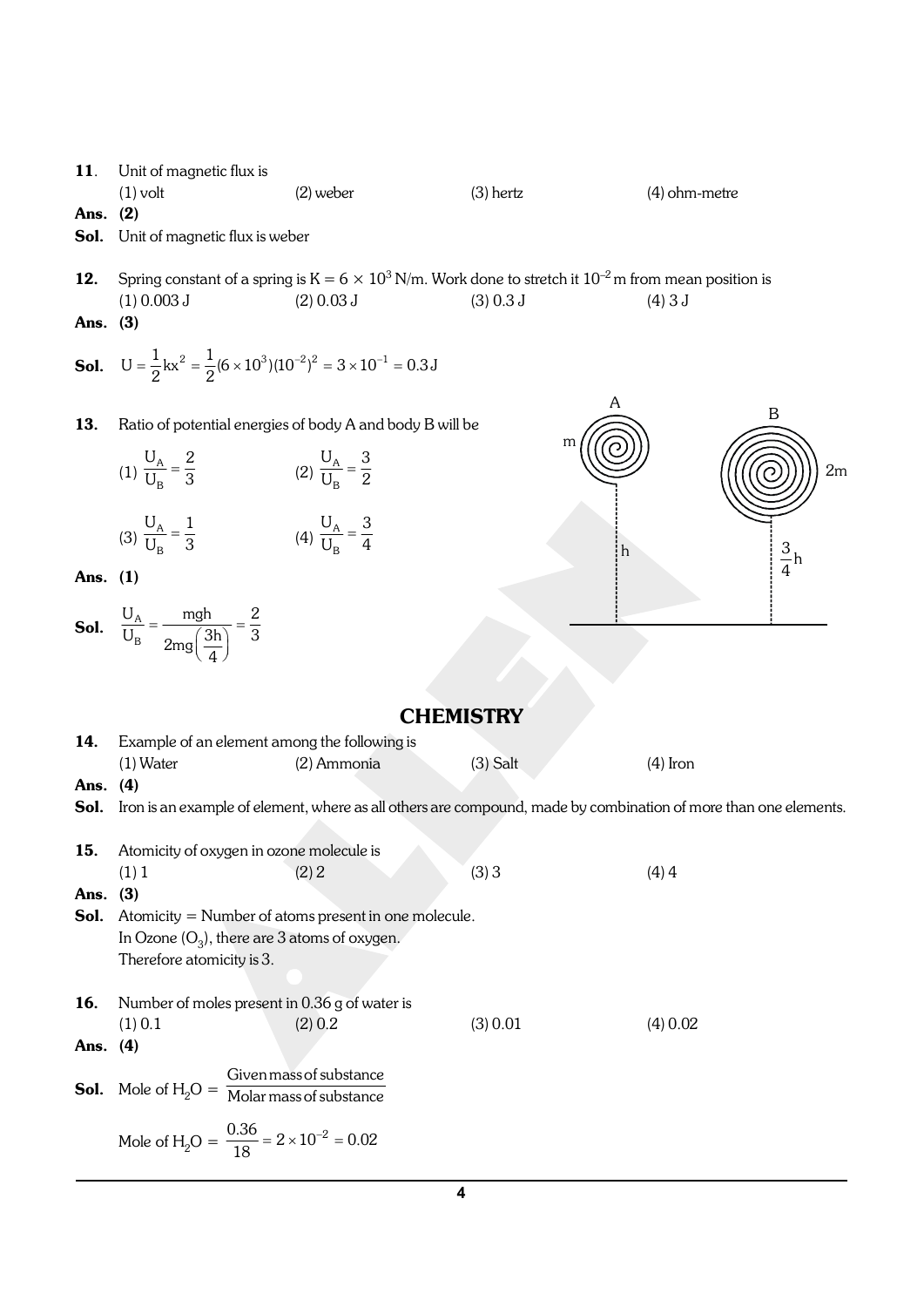17. Radioactive isotope used in the treatment of cancer disease is (1) Iodine – 131 (2) Cobalt – 60 (3) Sodium – 24 (4) Chlorine – 37 Ans. (2) Sol. The radioactive element used in treatment of cancer disease is Co–60 (Cobalt–60). 18. The number of coordinate covalent bonds in the structure of nitric acid is (1) 0 (2) 1 (3) 2 (4) 3 Ans. (2) **Sol.** Number of Co–ordinate bonds in  $\text{HNO}_3$  is  $1$ . H – O – N O O 19. The pair of valencies exhibited by tin (Sn) is (1) 1, 4 (2) 1, 2 (3) 2, 3 (4) 2, 4 Ans. (4) Sol. The valencies exhibited by tin are 2 and 4 Sn  $\blacktriangleright$  Sn<sup>2+</sup> $\Rightarrow$  Stannous  $\text{Sn}^{4+}\Rightarrow \text{Stannic}$ **20.** The conjugate bases of Bronsted acids  $H<sub>2</sub>O$  and HCl are respectively :  $(1)$  OH $^{-}$ , Cl $^{-}$  $(2) H<sub>3</sub>O<sup>+</sup>, Cl<sup>-</sup>$  $(3) H<sub>3</sub>O<sup>+</sup>, Cl<sup>+</sup>$  $(4)$  OH<sup>-</sup>, Cl<sup>+</sup> Ans. (1) Sol. As per theory of Bronsted acid and base: Conjugate Acid  $\rightarrow$  Conjugate Base + H<sup>+</sup>  $H_2O \rightarrow OH^- + H^+$ Conjugate Base of  $H_2O \rightarrow OH^ HCl \rightarrow Cl^- + H^+$ Conjugate Base of  $HCl \rightarrow Cl^{-}$ 21. The chemical formula of 'Plaster of Paris' is  $(1)$  CaSO<sub>4</sub>. 1  $\frac{1}{2}H_2O$  (2) CaSO<sub>4</sub> .2H<sub>2</sub>O (3) CaSO<sub>4</sub>.H<sub>2</sub>O (4) CaSO<sub>4</sub>. 3  $\frac{1}{2}H_2O$ Ans. (1) **Sol.** Chemical formula of 'Plaster of Paris' is  $\text{CaSO}_4$ .  $\frac{1}{2}$  $\frac{1}{2}$  H<sub>2</sub>O or 2CaSO<sub>4</sub>.H<sub>2</sub>O 22. The oxidation reaction in the following chemical changes is (1) Cl +  $e^- \rightarrow C$ l<sup>-</sup> (2)  $Mg^{2+} + 2e^- \rightarrow Mg$ (3)  $MnO_4^- + e^- \rightarrow MnO_4$ (4)  $Fe^{2+} \rightarrow Fe^{3+} + e^{-}$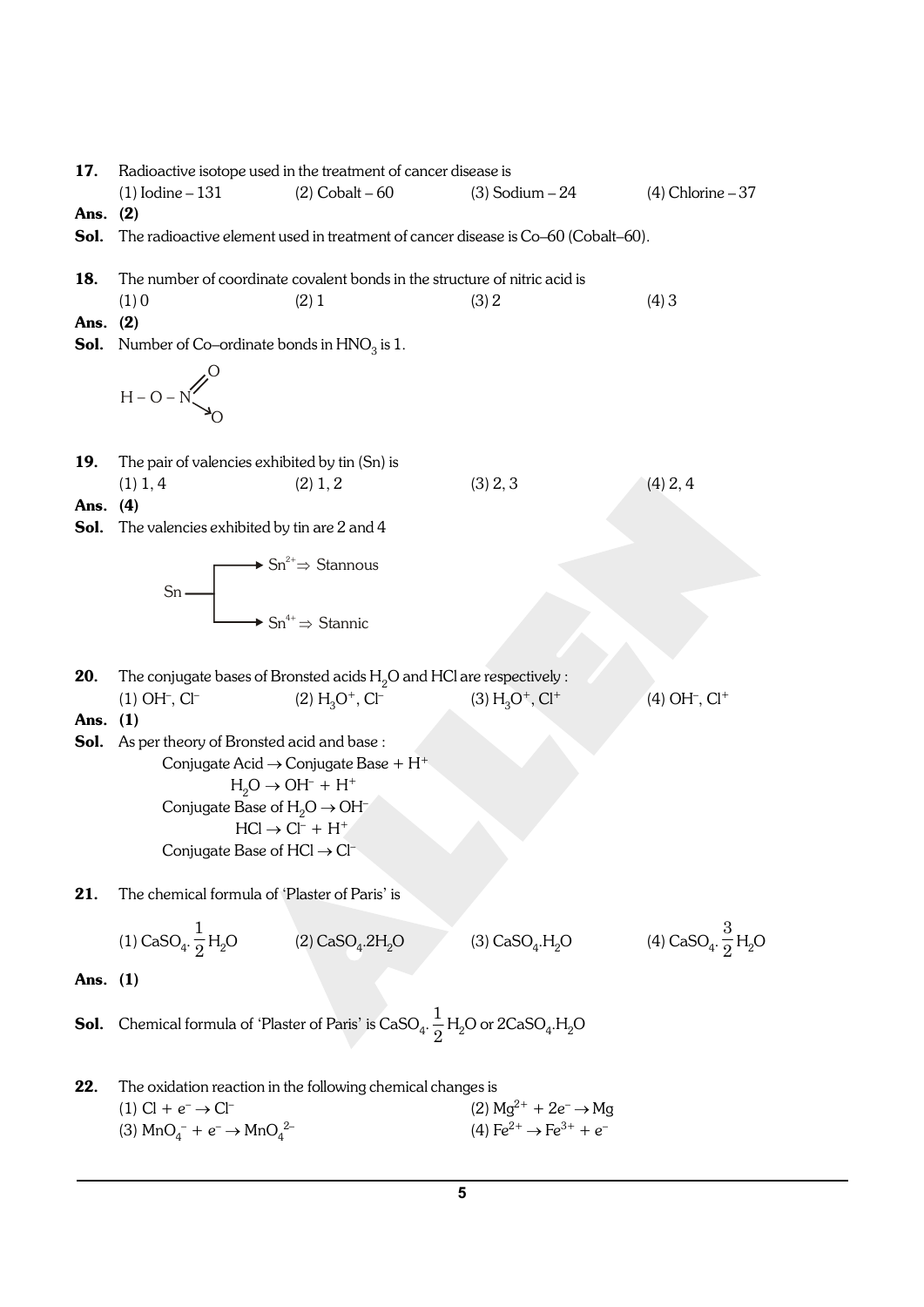| Ans. (4)<br>Sol. | Oxidation process can be explained by loss of e <sup>-</sup> .<br>In option $(4)$<br>$Fe^{2+} \rightarrow Fe^{3+} + e^{-}$<br>$Fe^{2+}$ ion looses one more e <sup>-</sup> to get converted into $Fe^{3+}$ ion. |                                                      |                                           |
|------------------|-----------------------------------------------------------------------------------------------------------------------------------------------------------------------------------------------------------------|------------------------------------------------------|-------------------------------------------|
| 23.              | $N_2(g) + 3H_2(g) \xrightarrow{Fe/M_0} 2NH_3(g)$                                                                                                                                                                |                                                      |                                           |
| Ans. $(1)$       | Mo in the above reaction is<br>(1) Catalyst promoter<br>(3) Bio-catalyst<br><b>Sol.</b> In the following reaction :                                                                                             | (2) Catalyst poison (inhibitor)<br>(4) Auto-catalyst |                                           |
|                  | $N_2(g) + 3H_2(g) \xrightarrow{Fe/M_0} 2NH_3(g)$                                                                                                                                                                |                                                      |                                           |
|                  | Mo behaves as catalyst promoter, which enhances activity of Fe catalyst.                                                                                                                                        |                                                      |                                           |
| 24.              | Element having highest electronegativity in the periodic table is                                                                                                                                               |                                                      |                                           |
|                  | (1) F<br>$(2)$ Cl                                                                                                                                                                                               | $(3)$ Br                                             | $(4)$ I                                   |
| Ans. $(1)$       | <b>Sol.</b> Fluorine [F] element is having highest electronegativity in the periodic table.                                                                                                                     |                                                      |                                           |
| 25.              | The molecular formula of 'Freon-12' is                                                                                                                                                                          |                                                      |                                           |
| Ans. $(2)$       | $(1)$ CFCl <sub>3</sub><br>(2) CF <sub>2</sub> Cl <sub>2</sub>                                                                                                                                                  | (3) $C_2F_2Cl_4$                                     | (4) $C_2F_3Cl_3$                          |
| Sol.             | The molecular formula of 'Freon-12' is $CF_2Cl_2$ .                                                                                                                                                             |                                                      |                                           |
| 26.              | The monomer units of terylene polymer are<br>(1) Terephthalic acid and ethylene glycol<br>(3) Terephthalic acid and hexamethylene diamine                                                                       | (2) Adipic acid and ethylene glycol                  | (4) Adipic acid and hexamethylene diamine |
| Ans.<br>Sol.     | (1)<br>Terylene has two monomers :                                                                                                                                                                              |                                                      |                                           |
|                  | (i) Terephthalic acid:<br><b>HOOC</b><br>$\mathrm{CH_{2}}\!\mathrm{--}\mathrm{CH}_{2}$<br>(ii) Ethylene glycol:                                                                                                 | <b>COOH</b>                                          |                                           |
|                  | OH<br>OH                                                                                                                                                                                                        |                                                      |                                           |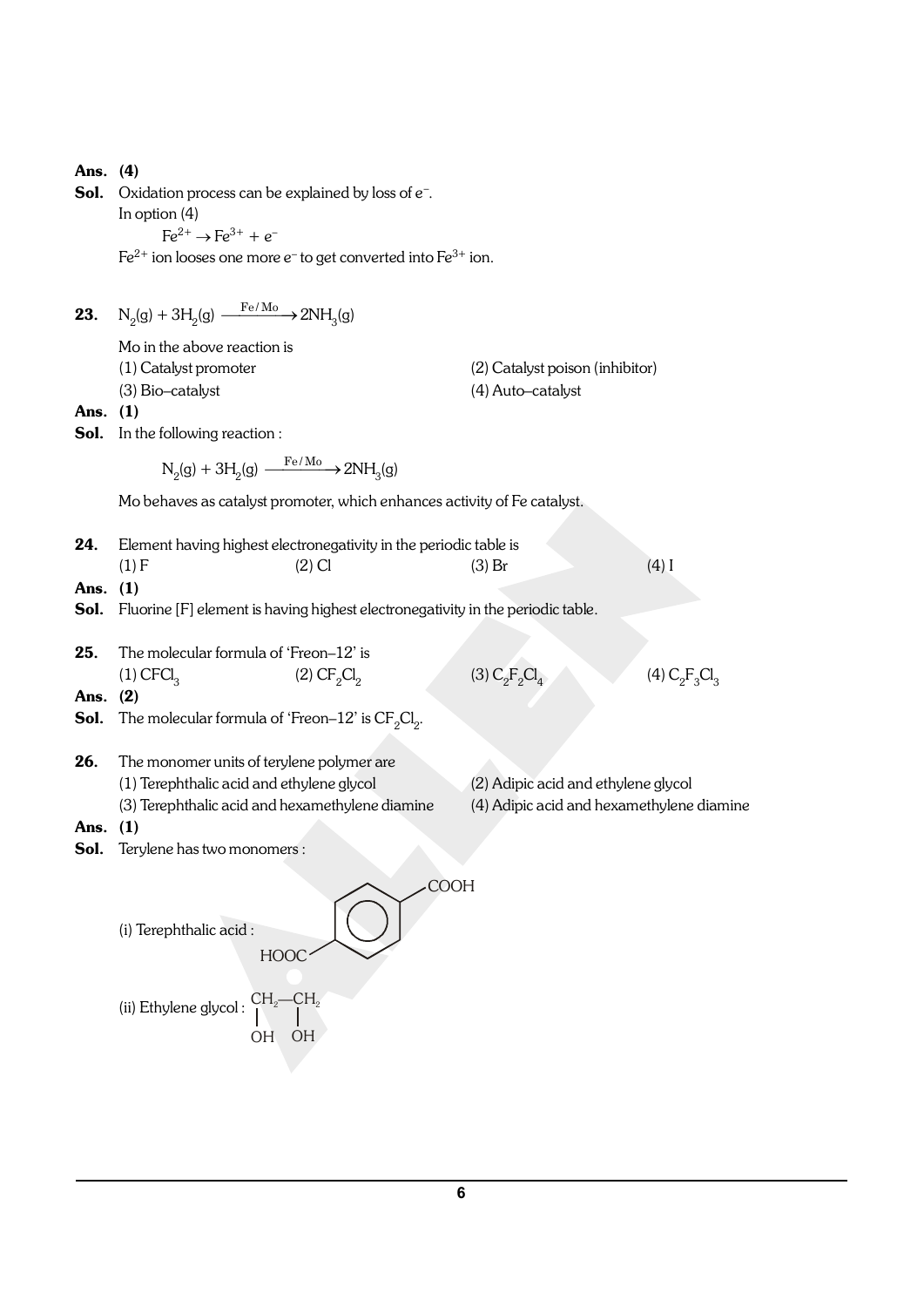27. The habitat related with presence of sunken stomata in leaves is (1) Hydrophytic (2) Mesophytic (3) Xerophytic (4) Cryophytic Ans. (3) Sol. The habitat related with presence of sunken stomata in leaves is Xerophytic to reduce transpiration. 28. Micronutrient element is (1) Nitrogen (2) Zinc (3) Magnesium (4) Potassium Ans. (2) Sol. Micronutrient element is zinc, all other are macronutrient. 29. Coralloid root is found in (1) Cycas (2) Pinus (3) Marsilia (4) Azolla Ans. (1) Sol. Coralloid root is found in cycas which has symbiotic association with blue green algae. **30.** The root of which plant is used as medicine? (1) *Curcuma longa* (2) *Aloe vera* (3) *Rauwolfia serpentina* (4) *Papaver Somniferum* Ans. (3) Sol. The root of *Rauwolfia serpentina* plant is used as medicine. **31.** Phenotypic ratio of  $\mathsf{F}_2$  generation in dihybrid cross is (1)  $3:1$  (2)  $9:3:3:1$  (3)  $1:2:1$  (4)  $2:1$ Ans. (2) **Sol.** Phenotypic ratio of  $\mathsf{F}_2$  generation in dihybrid cross is 9 : 3 : 3 : 1 **32.** How many biodiversity hotspots are there in the world? (1) 25 (2) 33 (3) 20 (4) 34 Ans. (4) Sol. 34 biodiversity hotspots are there in the world? 33. From which district of Rajasthan did Chipko movement begin? (1) Jodhpur (2) Jaipur (3) Ajmer (4) Jaisalmer Ans. (1) Sol. From Jodhpur district of Rajasthan Chipko movement begin for protecting Khejri tree. 34. The part of human brain, which controls involuntary actions is (1) Cerebrum (2) Cerebellum (3) Medulla oblongata (4) Optic lobe Ans. (3) Sol. The part of human brain which controls involuntary actions like sneezing, coughing, peristalsis, etc. is medulla oblongata **35.** The disease caused by protein deficiency in food is (1) Kwashiorkor (2) Scurvy (3) Pellagra (4) Rickets Ans. (1)

## BIOLOGY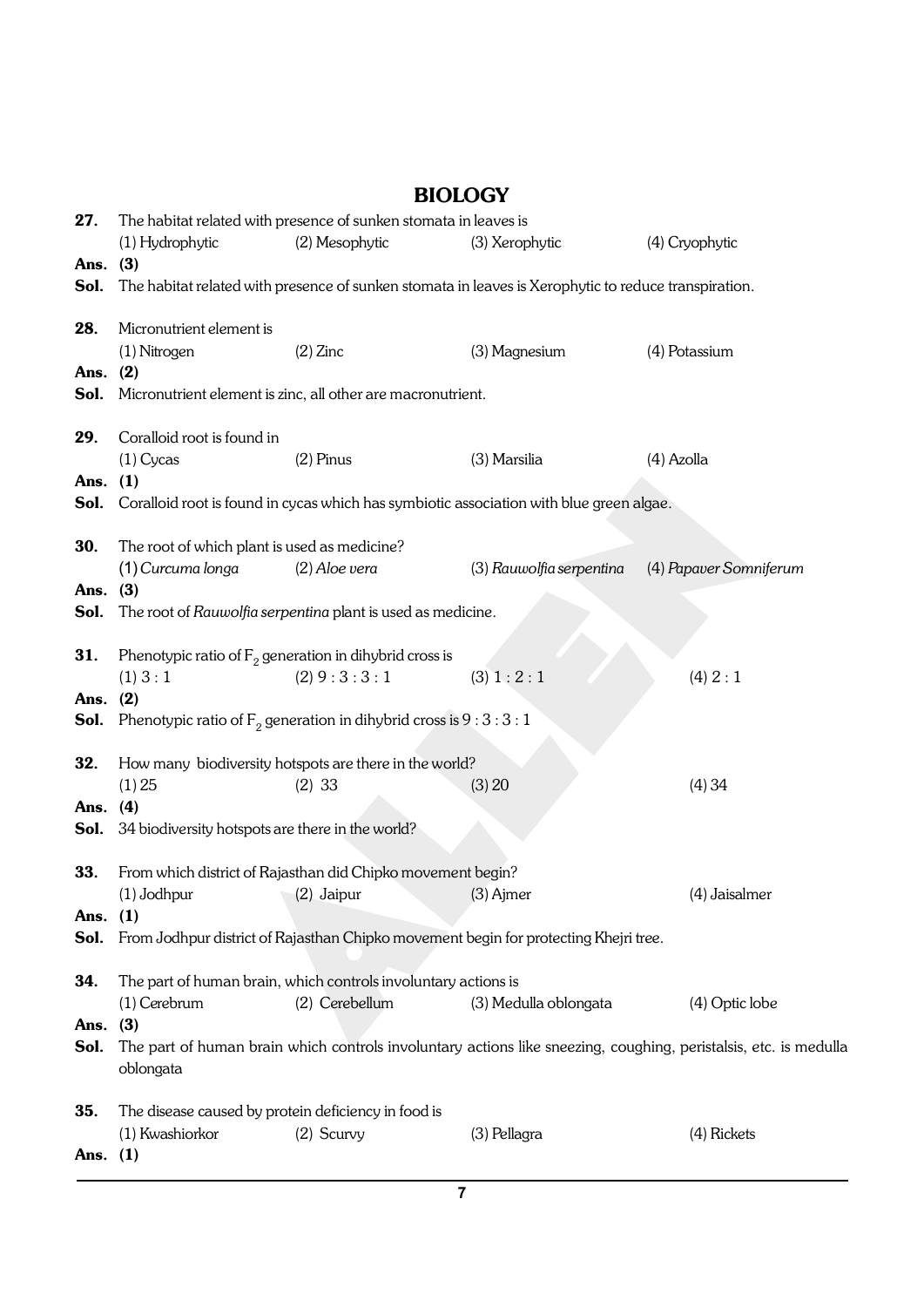| 36.<br>Ans.<br>Sol. | The part of large intestine are<br>(1) Duodenum, Ileum, Colon<br>(3) Duodenum, Jejunum, Ileum<br>(2)                          | The part of large intestine are Caecum, Colon, Rectum.                                                         | (2) Caecum, Colon, Rectum<br>(4) Jejunum, Ileum, Caecum                                                     |                                  |
|---------------------|-------------------------------------------------------------------------------------------------------------------------------|----------------------------------------------------------------------------------------------------------------|-------------------------------------------------------------------------------------------------------------|----------------------------------|
| 37.<br>Ans.<br>Sol. | The hormone, not secreted by ovary is<br>(1) Testosterone<br>(1)                                                              | (2) Estrogen<br>The hormone, not secreted by ovary is testosterone others are secreted by ovary.               | (3) Progesterone                                                                                            | (4) Relaxin                      |
| 38.<br>Ans.<br>Sol. | Pseudocoelomate animals are<br>(1) Aschelminthes<br>(1)<br>Pseudocoelomate animals are aschelminthes.                         | (2) Annelids                                                                                                   | (3) Arthropods                                                                                              | (4) Molluscs                     |
| 39.<br>Ans.<br>Sol. | Protozoan disease is<br>$(1)$ AIDS<br>(4)                                                                                     | (2) Leprosy<br>Protozoan disease is malaria, caused by plasmodium.                                             | (3) Jaundice                                                                                                | (4) Malaria                      |
| 40.<br>Ans.<br>Sol. | The disease caused by deficiency of Vitamin K is<br>(1) Haemorrhage<br>(1)                                                    | (2) Sterility<br>The disease caused by deficiency of Vitamin K is haemorrhage.                                 | (3) Rickets                                                                                                 | (4) Scurvy                       |
|                     |                                                                                                                               | <b>MATHEMATICS</b>                                                                                             |                                                                                                             |                                  |
| 41.<br>Ans.<br>Sol. | $(1)$ 10 b + a<br>(1)<br>$10 b + a$                                                                                           | $(2)$ 10 a + b                                                                                                 | If one's digit and ten's digit of a number are a and b respectively, then the number will be<br>$(3)$ a + b | $(4)$ ab                         |
| 42.<br>Ans.<br>Sol. | $(1) 15^{\circ}$<br>$(3) 25^{\circ}$<br>(3)<br>$2x + 4x + 30^{\circ} = 180^{\circ}$<br>$6x = 150^{\circ}$<br>$x = 25^{\circ}$ | If ABC is a straight line then value of x, in the given diagram will be<br>$(2) 20^{\circ}$<br>$(4)30^{\circ}$ |                                                                                                             | 4x<br>2x<br>$30^\circ$<br>B<br>A |
| 43.<br>Ans. $(4)$   | The sum of all interior angles of a Heptagon is<br>$(1) 360^{\circ}$                                                          | $(2) 540^{\circ}$                                                                                              | $(3) 720^{\circ}$                                                                                           | $(4)900^{\circ}$                 |

Sol. The disease caused by protein deficiency in food is kwashiorkor.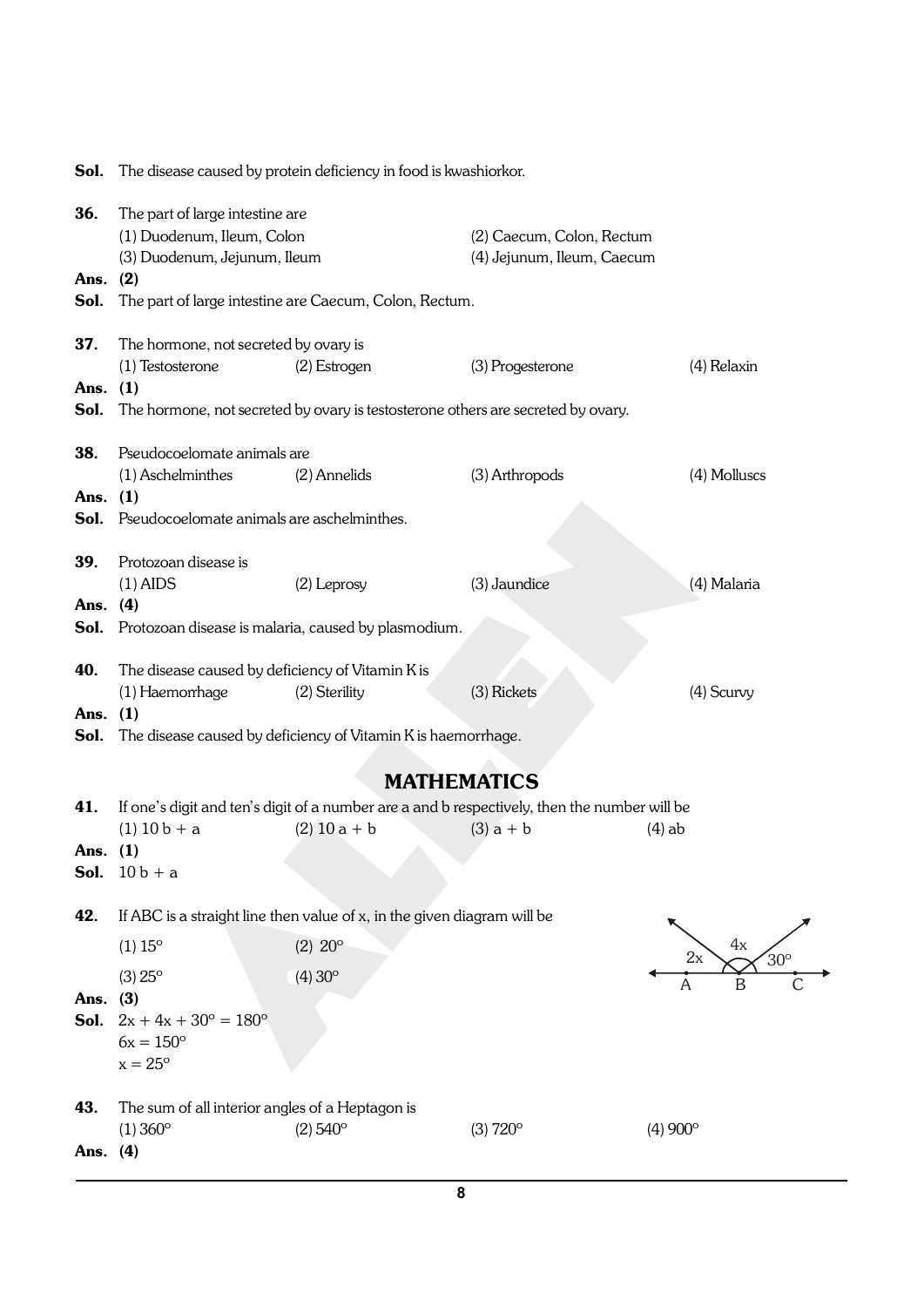**Sol.** Number of side  $n = 7$ Sum of all interior angles =  $(7-2) \times 180^\circ$  $= 5 \times 180^\circ$  $= 900°$ **44.** If in a  $\triangle$  ABC, AB = AC and  $\angle$  A = 70° then  $\angle$  B is equal to (1)  $50^{\circ}$  (2)  $55^{\circ}$  (3)  $60^{\circ}$  (4)  $65^{\circ}$ Ans. (2) Sol.  $\angle B = \angle C$  $\angle B + \angle C + 70^\circ = 180^\circ$ A  $B \sim C$ 70º  $2\angle B = 110^{\circ}$  $\angle B = 55^\circ$ 45. If the perimeter of an equilateral triangle is 24 cm, then its area will be (1)  $16\sqrt{3}$  sq. cm (2)  $32\sqrt{3}$  sq. cm (3)  $48\sqrt{3}$  sq. cm (4)  $64\sqrt{3}$  sq. cm Ans. (1) **Sol.**  $3a = 24$ ,  $a = 8$ Area of equilateral  $\Delta = \frac{\sqrt{3}}{4}a^2$  $=\frac{\sqrt{3}}{4} \times 64$ =  $16\sqrt{3}$  sq. cm **46.** If the volume of a cuboid is 3000 cm<sup>3</sup> and area of its base is 150 cm<sup>2</sup>, then the height of the cuboid is (1) 10 cm (2) 15 cm (3) 20 cm (4) 25 cm Ans. (3) Sol. Volume of Cuboid = *l* bh  $3000 = 150 \times h$  $h = 20$  cm **47.** If  $\sin \theta = \frac{4}{5}$  then the value of  $\frac{4 \tan \theta - 5 \cos \theta}{\sec \theta + 4 \cot \theta}$  $\frac{\partial \theta - 5 \cos \theta}{\partial + 4 \cot \theta}$  will be (1)  $\frac{2}{3}$  $(2) \frac{1}{3}$  $(3) \frac{3}{4}$ (4)  $\frac{1}{2}$ Ans. (4) **Sol.**  $\sin \theta = \frac{4}{5}$ ,  $\cos \theta = \frac{3}{5}$ ,  $\tan \theta = \frac{4}{3}$ ,  $\sec \theta = \frac{5}{3}$ ,  $\cot \theta = \frac{3}{4}$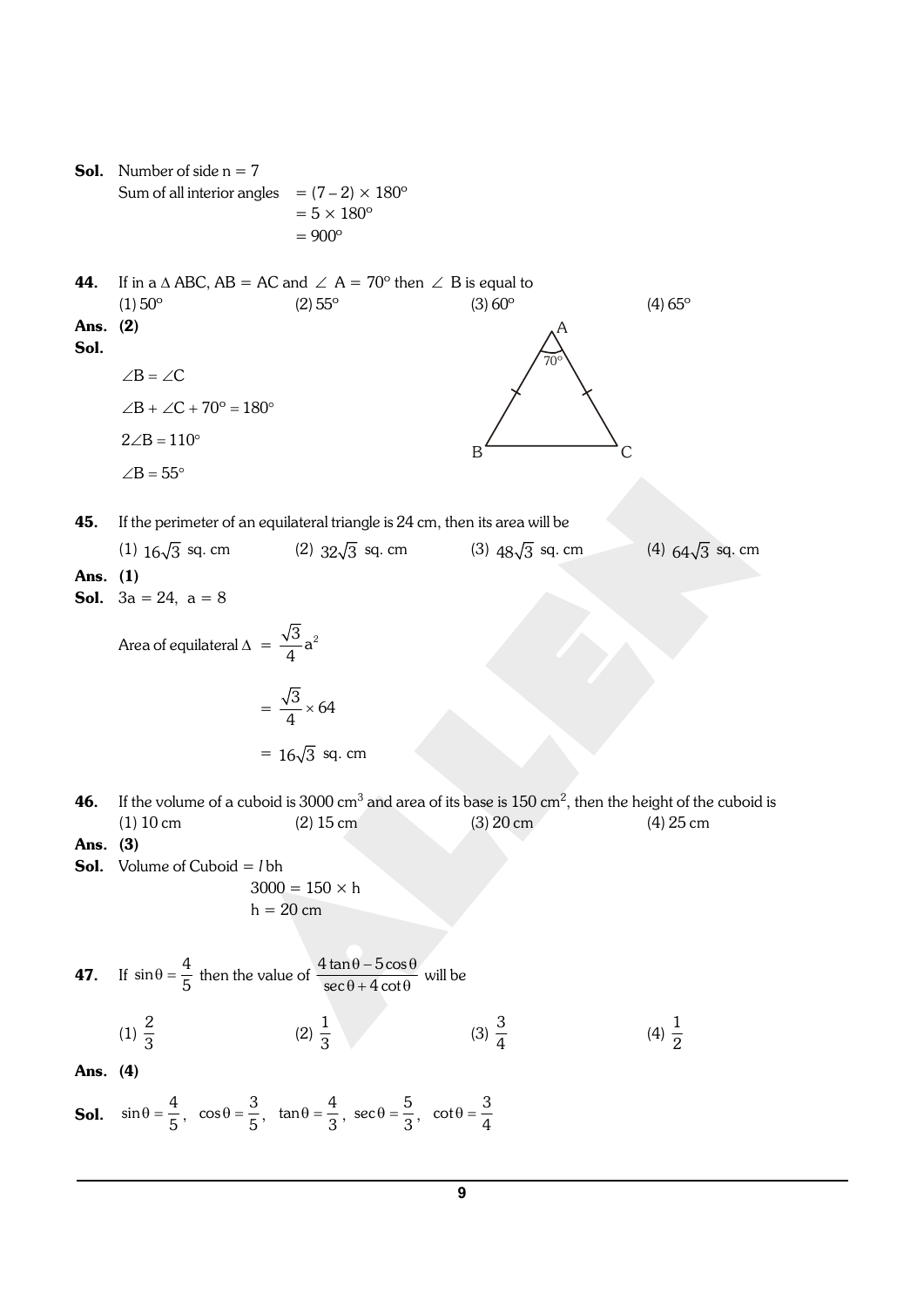$$
\frac{4 \tan \theta - 5 \cos \theta}{\sec \theta + 4 \cot \theta} = \frac{4 \times \frac{4}{3} - 5 \times \frac{3}{5}}{5 + 4 \times \frac{3}{4}} = \frac{\frac{16}{3} - 3}{\frac{5}{3} + 3}
$$
\n
$$
\Rightarrow \frac{16 - 9}{5 + 9} = \frac{7}{14} = \frac{1}{2}
$$
\n48. How much time the minute hand of a clock will take to describe an angle of  $\frac{2\pi}{3}$  radians?  
\n(1) 15 minutes  
\n(2) 20 minutes  
\n30.  $\frac{2\pi}{3}$  radians =  $\frac{2}{3} \times 180^\circ = 120^\circ$   
\n(3) 10 minutes  
\nAns. (2)  
\n50.  $\frac{2\pi}{3}$  radians =  $\frac{2}{3} \times 180^\circ = 120^\circ$   
\n
$$
\Rightarrow 20 \text{ min}
$$
\n
$$
\text{Number a red describes 6° angle in 1 min}
$$
\nNow  $120^\circ \Rightarrow \frac{1}{6^\circ} \times 120^\circ$   
\n
$$
\Rightarrow 20 \text{ min}
$$
\n49. If Least Common Multiple (LCM) of a and 510 is 23460 and Highest Common Factor (HCF) of a and 510 is 2 then  
\nvalue of a is  
\n(1) 92  
\n(2) 910  
\n(3) 52  
\n(4) 500  
\n50. Product of two numbers = Product of their LCM and H.C.F.  
\n
$$
a \times 510 = 23460 \times 2
$$
\n
$$
a = \frac{23460 \times 2}{510} = 92
$$
\n50. Discriminant of quadratic equation  $2\sqrt{2}x^2 + 4x + \sqrt{2} = 0$  will be  
\n(1) 0  
\n(2) 1  
\n(3) 2  
\n(4) 3  
\nAns. (1)  
\n50.  $2\sqrt{2}x^2 + 4x + \sqrt{2} = 0$   
\n
$$
a = 2\sqrt{2}, b = 4
$$
 and  $c = \sqrt{2}$   
\n
$$
D = b^2 - 4ac
$$
\n
$$
= (4)^2
$$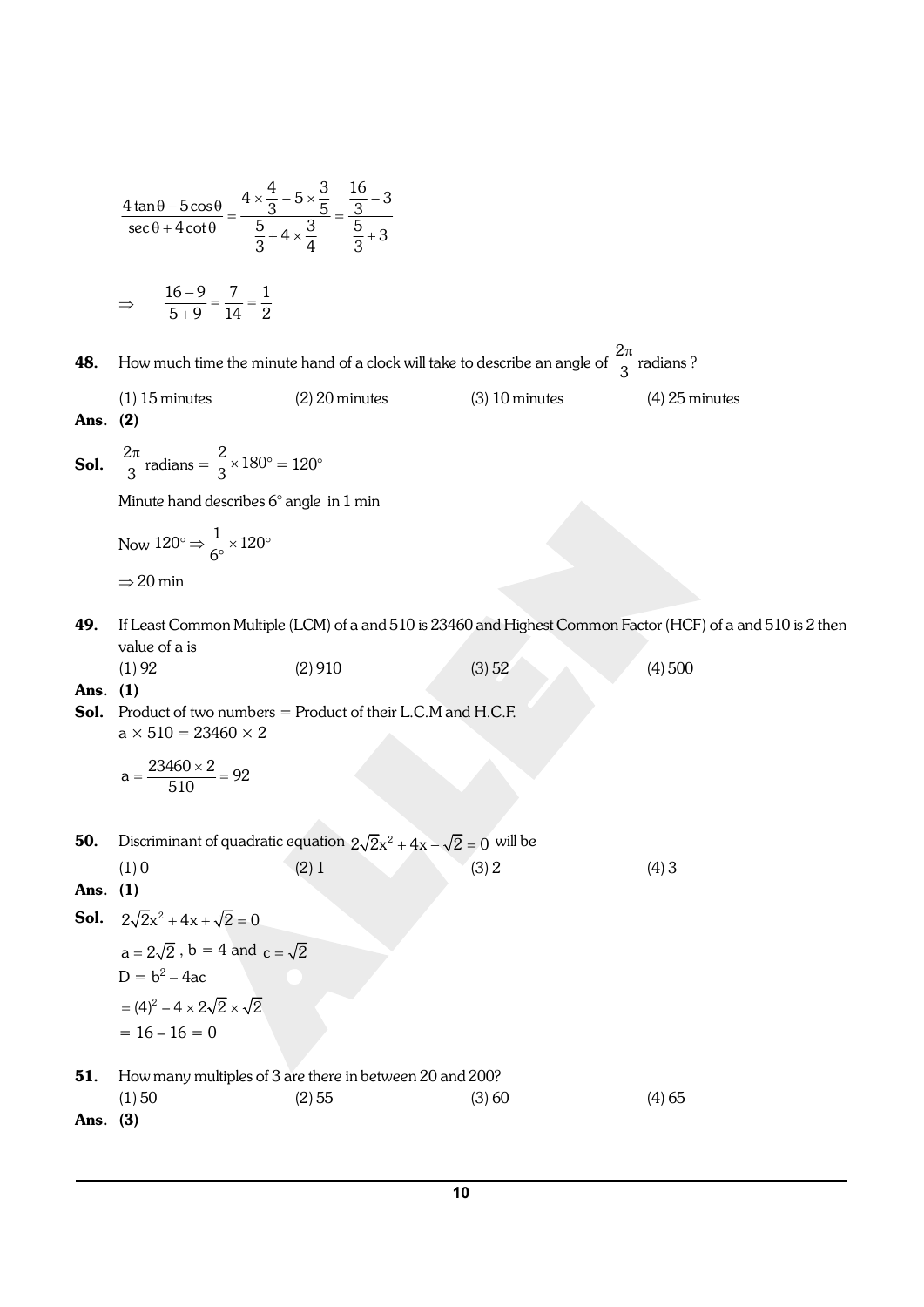Sol. Multiples of 3 are 21, 24, 27, .............. 198 Total 60

**52.** The value of  $(\cos 0^\circ + \sin 45^\circ + \sin 30^\circ)$  (sin  $90^\circ - \cos 45^\circ + \cos 60^\circ$ ) will be

$$
(1) \frac{4}{7} \qquad \qquad (2) \frac{3}{2} \qquad \qquad (3) \frac{5}{7} \qquad \qquad (4) \frac{7}{4}
$$

#### Ans. (4)

**Sol.**  $(\cos 0^{\circ} + \sin 45^{\circ} + \sin 30^{\circ}) (\sin 90^{\circ} - \cos 45^{\circ} + \cos 60^{\circ})$ 

$$
\Rightarrow \left(1 + \frac{1}{\sqrt{2}} + \frac{1}{2}\right)\left(1 - \frac{1}{\sqrt{2}} + \frac{1}{2}\right)
$$

$$
\Rightarrow \left(\frac{3}{2} + \frac{1}{\sqrt{2}}\right)\left(\frac{3}{2} - \frac{1}{\sqrt{2}}\right)
$$

$$
\Rightarrow \frac{9}{4} - \frac{1}{2} = \frac{9 - 2}{4} \Rightarrow \frac{7}{4}
$$

- 53. If the ratio of the length of a vertical rod and the length of its shadow is  $1:1$  then angle of elevation of sun is (1) 30°  $(2)$  45°  $(3)$  60°  $(4)$  90°
- Ans. (2)



 $\Rightarrow$  angle of elevation of sun is 45°.

**54.** Quadrilateral formed by the vertices  $(1, 4)$ ,  $(-5, 4)$ ,  $(-5, -3)$  and  $(1, -3)$  will be

(1) Square (2) Rectangle (3) Rhombus (4) None of these

#### Ans. (2)

**Sol.** A(1, 4), B(-5, 4), C(-5, -3) and D(1, -3)

$$
AB = \sqrt{6^2 + 0^2} = 6
$$
  
BC =  $\sqrt{0^2 + 7^2} = 7$   
CD =  $\sqrt{6^2 + 0^2} = 6$   
DA =  $\sqrt{0^2 + 7^2} = 7$   
AC =  $\sqrt{6^2 + 7^2} = \sqrt{36 + 49} = \sqrt{85}$   
BD =  $\sqrt{6^2 + 7^2} = \sqrt{36 + 49} = \sqrt{85}$   
therefore ABCD is a rectangle.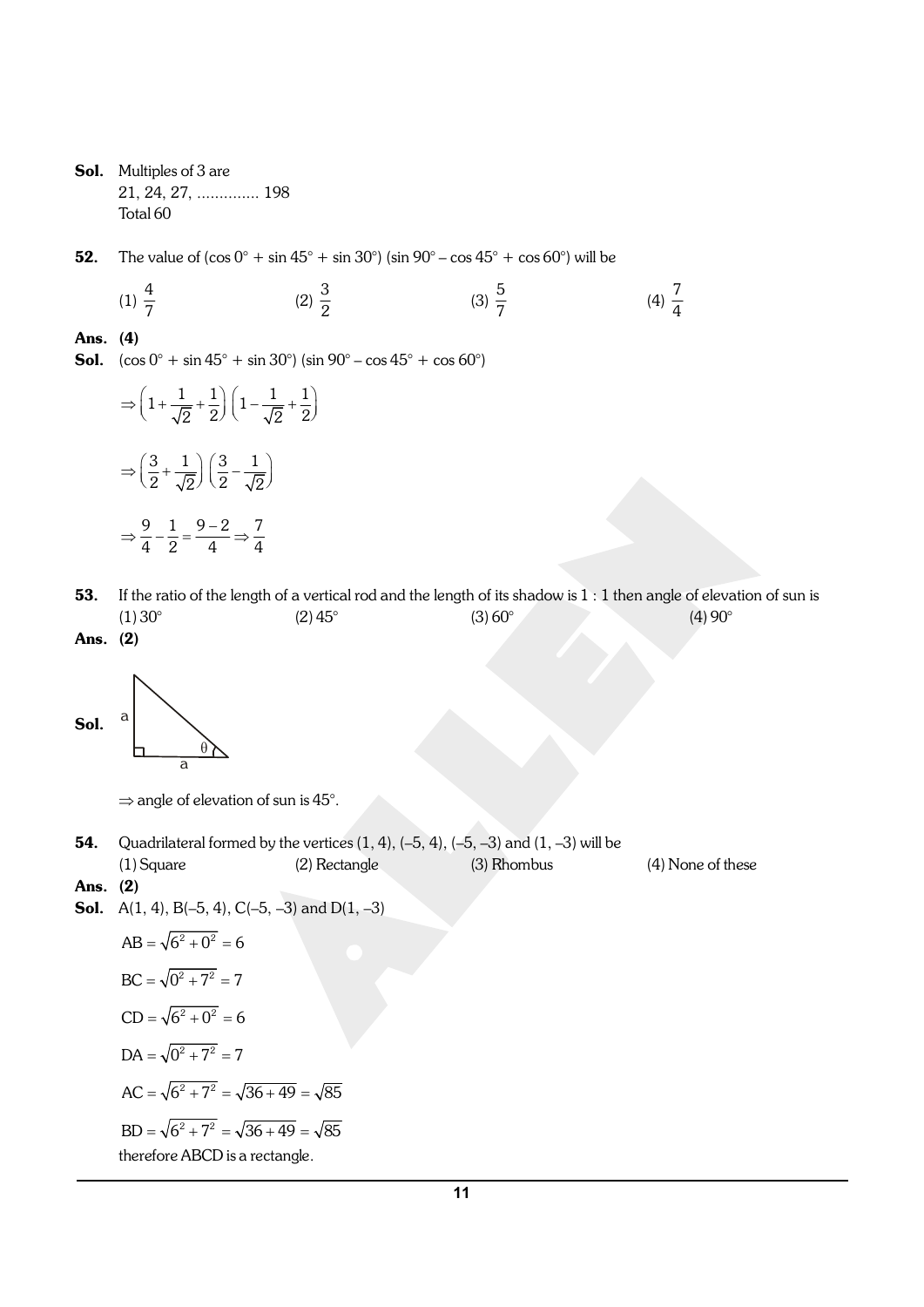**55.** The point of concurrence of three interior angle bisectors of a triangle is called (1) Centre of gravity (2) Circumcentre (3) Orthocentre (4) Incentre Ans. (4) Sol. The point of concurrence of there interior angle bisector of a triangle is called incentre. **56.** The areas of two similar triangles are 36 cm<sup>2</sup> and 81 cm<sup>2</sup> respectively. If the median of smaller triangle is 12 cm then the corresponding median of the larger triangle is : (1)  $12 \text{ cm}$  (2)  $18 \text{ cm}$  (3)  $24 \text{ cm}$  (4)  $10 \text{ cm}$ Ans. (2) Sol. For similar triangle ABC, DEF 2 a b ar ABC ( m ar  $\mathsf{DEF} \hspace{1mm} \setminus \mathsf{m}$  $=\left(\frac{m_a}{m_b}\right)^2$ 2 b 36 12 81 \ m  $=\left(\frac{12}{m_b}\right)^2$  $\frac{6}{8} = \frac{12}{8}$ 

$$
\overline{9} = \overline{m_{b}}
$$

 $\Rightarrow$  m<sub>b</sub> =  $\frac{12 \times 9}{6}$  = 18  $=\frac{12\times9}{6}=1$ 

- $\therefore$  median of second triangle = 18
- **57.** In the given figure, BC is the diameter of a circle and  $\angle$ BAO = 60° then  $\angle$ ADC is equal to :



(1) 30°  $(2)$  45°  $(3)$  60°  $(4)$  90°

Ans. (3)

**Sol.**  $\angle BAO = 60^\circ$ 

 $\therefore$  AO = OB

- $\angle$ BAO =  $\angle$ ABO = 60°
- $\therefore$   $\angle ADC = \angle ABC$  (angle in same segment)  $= 60^\circ$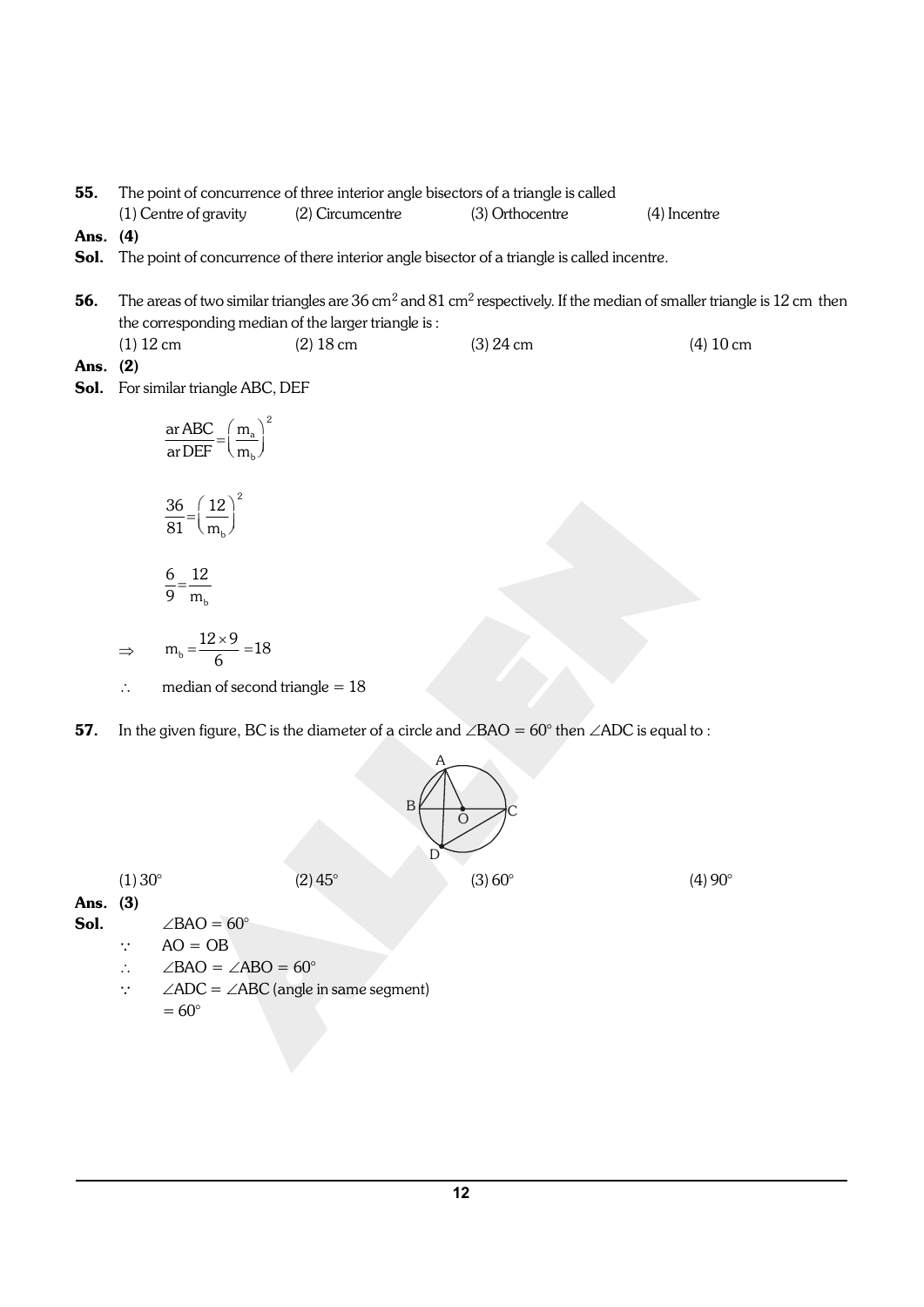58. Find the area of shaded portion in the figure given below, where ABCD is a square of side 28 cm.

A B D C (1) 784 cm<sup>2</sup> (2) 616 cm<sup>2</sup> (3) 668 cm<sup>2</sup> (4) 168 cm<sup>2</sup> Ans. (4) Sol. ABCD is a square and side = 28 cm \ Radius of circle = 7 cm Required area = area of square – area of circles = 28<sup>2</sup> – p(7)<sup>2</sup>× 4 = 168 cm<sup>2</sup> 59. The mean of first eight prime numbers is : (1) 9.625 (2) 8.375 (3) 9.375 (4) 8.534 Ans. (1) Sol. Mean = 2 3 5 7 11 13 17 19 8 ++++ + + + = 9.625 60. A die is thrown one. The probability of getting an even number on the die is : (1) 1 6 (2) 1 3 (3) 1 2 (4) 2 3 Ans. (3) Sol. E = getting an even number \ Favourable outcome = {2, 4, 6} Total outcome = {1, 2, 3, 4, 5, 6} P(E) = 3 1 6 2 = SOCIAL SCIENCE 61. Who of the following was not the courtier of Kanishka ? (1) Charaka (2) Megasthenes (3) Nagarjuna (4) Ashwaghosha Ans. (2) Sol. Megasthenes was in the court of Chandra Gupta Maurya. 62. Who was the writer of 'Mudrarakshasa' ? (1) Kalidasa (2) Vishakhadatta (3) Amar Singh (4) Sudraka Ans. (2) Sol. Vishakhadatta was the writer of 'Mudrarakshasa'.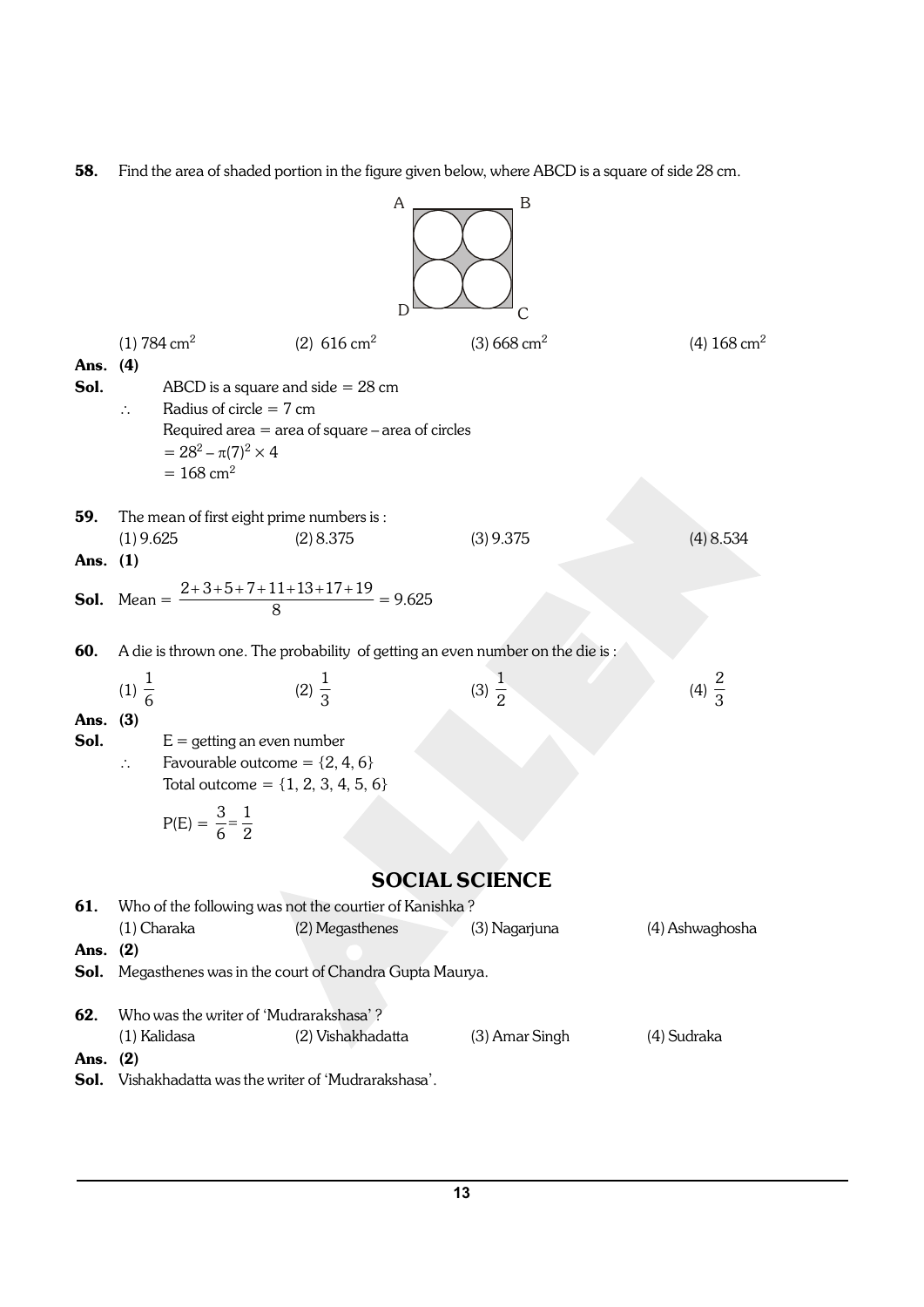| Ans.         | The fourth Buddhist conference was organized during the reign of which ruler? |     |             |                                                      |                                                                                           |                                                                                                                 |  |  |  |  |  |
|--------------|-------------------------------------------------------------------------------|-----|-------------|------------------------------------------------------|-------------------------------------------------------------------------------------------|-----------------------------------------------------------------------------------------------------------------|--|--|--|--|--|
|              | (1) Kanishka                                                                  |     |             | (2) Rudradaman                                       | (3) Ashoka                                                                                | (4) Chandragupta Maurya                                                                                         |  |  |  |  |  |
|              | (1)                                                                           |     |             |                                                      |                                                                                           |                                                                                                                 |  |  |  |  |  |
| Sol.         | The fourth Buddhist conference was organized by Kaniska.                      |     |             |                                                      |                                                                                           |                                                                                                                 |  |  |  |  |  |
| 64.          | Where is the 'Jantar-Mantar' situated?                                        |     |             |                                                      |                                                                                           |                                                                                                                 |  |  |  |  |  |
|              | $(1)$ Sikar                                                                   |     | $(2)$ Ajmer |                                                      | $(3)$ Jaipur                                                                              | (4) Bikaner                                                                                                     |  |  |  |  |  |
| Ans.         | (3)                                                                           |     |             |                                                      |                                                                                           |                                                                                                                 |  |  |  |  |  |
| Sol.         | The 'Jantar-Mantar' is situated in Jaipur.                                    |     |             |                                                      |                                                                                           |                                                                                                                 |  |  |  |  |  |
| 65.          | Which one of the following incident happened first?                           |     |             |                                                      |                                                                                           |                                                                                                                 |  |  |  |  |  |
|              | (1) Non-cooperation movement                                                  |     |             |                                                      | (2) Quit India movement                                                                   |                                                                                                                 |  |  |  |  |  |
|              | (3) Simon Commission                                                          |     |             |                                                      | (4) Personal Satyagraha                                                                   |                                                                                                                 |  |  |  |  |  |
| Ans.         | (1)                                                                           |     |             |                                                      |                                                                                           |                                                                                                                 |  |  |  |  |  |
| Sol.         | answer would be (1).                                                          |     |             |                                                      |                                                                                           | There is an error in translation according to Hindi question answer would be (3). According to English question |  |  |  |  |  |
|              |                                                                               |     |             |                                                      |                                                                                           |                                                                                                                 |  |  |  |  |  |
| 66.          |                                                                               |     |             |                                                      | Which one of the following was not related to the Sikar Peasant Movement?                 |                                                                                                                 |  |  |  |  |  |
|              | $(1)$ Chetram<br>(4)                                                          |     |             | (2) Tulchharam                                       | (3) Tikuram                                                                               | (4) Devlal                                                                                                      |  |  |  |  |  |
| Ans.<br>Sol. |                                                                               |     |             | Devlal was related to Bundi Peasant Movement.        |                                                                                           |                                                                                                                 |  |  |  |  |  |
|              |                                                                               |     |             |                                                      |                                                                                           |                                                                                                                 |  |  |  |  |  |
| 67.          |                                                                               |     |             |                                                      | Match List-I with List-II and select the correct answer by choosing from the given codes: |                                                                                                                 |  |  |  |  |  |
|              | List-I                                                                        |     | List-II     |                                                      |                                                                                           |                                                                                                                 |  |  |  |  |  |
|              | (A) Flying Shuttle Loom                                                       |     |             | (i) Samuel Crompton                                  |                                                                                           |                                                                                                                 |  |  |  |  |  |
|              | (B) Spinning Jenny<br>(ii) Rechard Arkwright                                  |     |             |                                                      |                                                                                           |                                                                                                                 |  |  |  |  |  |
|              | (iii) James Hargreaves<br>(C) Water frame                                     |     |             |                                                      |                                                                                           |                                                                                                                 |  |  |  |  |  |
|              |                                                                               |     |             |                                                      |                                                                                           |                                                                                                                 |  |  |  |  |  |
|              | (D) Mule                                                                      |     |             | (iv) John Kay                                        |                                                                                           |                                                                                                                 |  |  |  |  |  |
|              | Codes:                                                                        |     |             |                                                      |                                                                                           |                                                                                                                 |  |  |  |  |  |
|              | A                                                                             | B   | $\mathbf C$ | D                                                    |                                                                                           |                                                                                                                 |  |  |  |  |  |
|              | $\mathbf{i}$<br>(1)                                                           | ii  | iii         | iv                                                   |                                                                                           |                                                                                                                 |  |  |  |  |  |
|              | (2)<br>ii                                                                     | iv  | iii         | i                                                    |                                                                                           |                                                                                                                 |  |  |  |  |  |
|              | (3)<br>iv                                                                     | ii  | iii         | $\mathbf{i}$                                         |                                                                                           |                                                                                                                 |  |  |  |  |  |
|              | (4)<br>iv                                                                     | iii | ii          | $\mathbf{i}$                                         |                                                                                           |                                                                                                                 |  |  |  |  |  |
| Ans.         | (4)                                                                           |     |             |                                                      |                                                                                           |                                                                                                                 |  |  |  |  |  |
| Sol.         | (A) Flying Shuttle Loom                                                       |     |             | (iv) John Kay                                        |                                                                                           |                                                                                                                 |  |  |  |  |  |
|              | (B) Spinning Jenny                                                            |     |             | (iii) James Hargreaves                               |                                                                                           |                                                                                                                 |  |  |  |  |  |
|              | (C) Water frame                                                               |     |             | (ii) Rechard Arkwright                               |                                                                                           |                                                                                                                 |  |  |  |  |  |
|              | (D) Mule                                                                      |     |             | (i) Samuel Crompton                                  |                                                                                           |                                                                                                                 |  |  |  |  |  |
| 68.          |                                                                               |     |             | Which one of the following is not correctly matched? |                                                                                           |                                                                                                                 |  |  |  |  |  |
|              | (1) Ropar - Punjab                                                            |     |             | (2) Lothal - Haryana                                 | (3) Rangpur – Gujarat                                                                     | (4) Kalibanga – Rajasthan                                                                                       |  |  |  |  |  |
| Ans.         | (2)                                                                           |     |             |                                                      |                                                                                           |                                                                                                                 |  |  |  |  |  |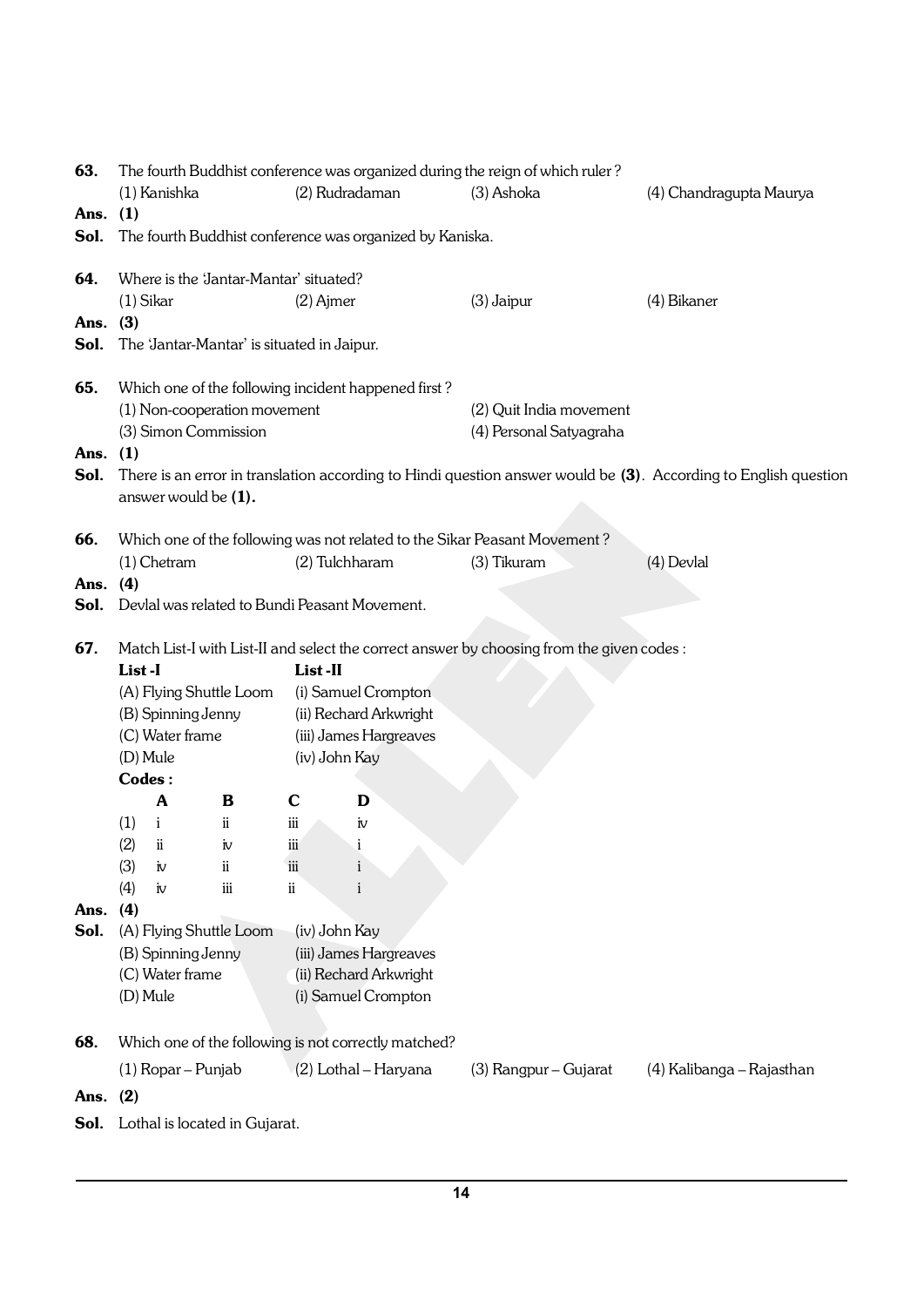| 69.        | Which ruler of Bharatpur is called 'The Plato of the Jat Caste'?      |                                                                                                   |                          |                       |  |  |  |  |  |
|------------|-----------------------------------------------------------------------|---------------------------------------------------------------------------------------------------|--------------------------|-----------------------|--|--|--|--|--|
|            | (1) Rajaram                                                           | (2) Surajmal                                                                                      | (3) Badan Singh          | (4) Chudaman          |  |  |  |  |  |
| Ans. (2)   |                                                                       |                                                                                                   |                          |                       |  |  |  |  |  |
| Sol.       | Surajmal of Bharatpur is called 'The Plato of the Jat Caste'.         |                                                                                                   |                          |                       |  |  |  |  |  |
|            |                                                                       |                                                                                                   |                          |                       |  |  |  |  |  |
| 70.        | After the end of First World War, which treaty was made with Germany? |                                                                                                   |                          |                       |  |  |  |  |  |
|            | (1) Treaty of Versailles                                              | (2) Treaty of Triyana                                                                             | (3) Treaty of Newly      | (4) Treaty of Berlin  |  |  |  |  |  |
| Ans. $(1)$ |                                                                       |                                                                                                   |                          |                       |  |  |  |  |  |
|            |                                                                       | <b>Sol.</b> After the end of First World War, Treaty of Versailles was made with Germany.         |                          |                       |  |  |  |  |  |
|            |                                                                       |                                                                                                   |                          |                       |  |  |  |  |  |
| 71.        | Who was the publisher of 'Samvad Koumudi'?                            |                                                                                                   |                          |                       |  |  |  |  |  |
|            |                                                                       | (1) Bal Gangadhar Tilak (2) Raja Rammohan Roy (3) Dayanand Saraswati                              |                          | (4) Mahatma Gandhi    |  |  |  |  |  |
| Ans. $(2)$ |                                                                       |                                                                                                   |                          |                       |  |  |  |  |  |
| Sol.       |                                                                       | Raja Rammohan Roy was the publisher of 'Samvad Koumudi'.                                          |                          |                       |  |  |  |  |  |
| 72.        |                                                                       | Which Prime Minister of India called multipurpose water projects as "The Temple of Modern India"? |                          |                       |  |  |  |  |  |
|            | (1) Pandit Jawaharlal Nehru                                           |                                                                                                   | (2) Rajiv Gandhi         |                       |  |  |  |  |  |
|            | (3) Indira Gandhi                                                     |                                                                                                   | (4) Atal Bihari Vajpayee |                       |  |  |  |  |  |
| Ans. $(1)$ |                                                                       |                                                                                                   |                          |                       |  |  |  |  |  |
| Sol.       |                                                                       | Pandit Jawaharlal Nehru called multipurpose water projects as "The Temple of Modern India".       |                          |                       |  |  |  |  |  |
| 73.        | Rabi crop is-                                                         |                                                                                                   |                          |                       |  |  |  |  |  |
|            | $(1)$ Rice                                                            | $(2)$ Gram                                                                                        | (3) Maize                | (4) Soyabean          |  |  |  |  |  |
| Ans. $(2)$ |                                                                       |                                                                                                   |                          |                       |  |  |  |  |  |
|            | <b>Sol.</b> Gram is a Rabi crop.                                      |                                                                                                   |                          |                       |  |  |  |  |  |
|            |                                                                       |                                                                                                   |                          |                       |  |  |  |  |  |
| 74.        |                                                                       | Which one of the following is the copper mine situated in Rajasthan?                              |                          |                       |  |  |  |  |  |
|            | (1) Morija – Banol (2) Degana – Bhakri                                |                                                                                                   | (3) Zawar                | (4) Khetri - Singhana |  |  |  |  |  |
| Ans. (4)   |                                                                       |                                                                                                   |                          |                       |  |  |  |  |  |
| Sol.       |                                                                       | Khetri - Singhana is the copper mine situated in Rajasthan.                                       |                          |                       |  |  |  |  |  |
| 75.        |                                                                       | Match List-I with List-II and select the correct answer using the codes given below :             |                          |                       |  |  |  |  |  |
|            | List-I                                                                |                                                                                                   | List-II                  |                       |  |  |  |  |  |
|            | (Iron and Steel Industries)                                           |                                                                                                   | (State)                  |                       |  |  |  |  |  |
|            | (A) Durgapur                                                          |                                                                                                   | (i) Jharkhand            |                       |  |  |  |  |  |
|            | (B) Rourkela                                                          |                                                                                                   | (ii) Chattisgarh         |                       |  |  |  |  |  |
|            | (C) Bhilai                                                            |                                                                                                   | (iii) Orissa             |                       |  |  |  |  |  |
|            | (D) Bokaro                                                            |                                                                                                   | (iv) West Bengal         |                       |  |  |  |  |  |
|            |                                                                       |                                                                                                   |                          |                       |  |  |  |  |  |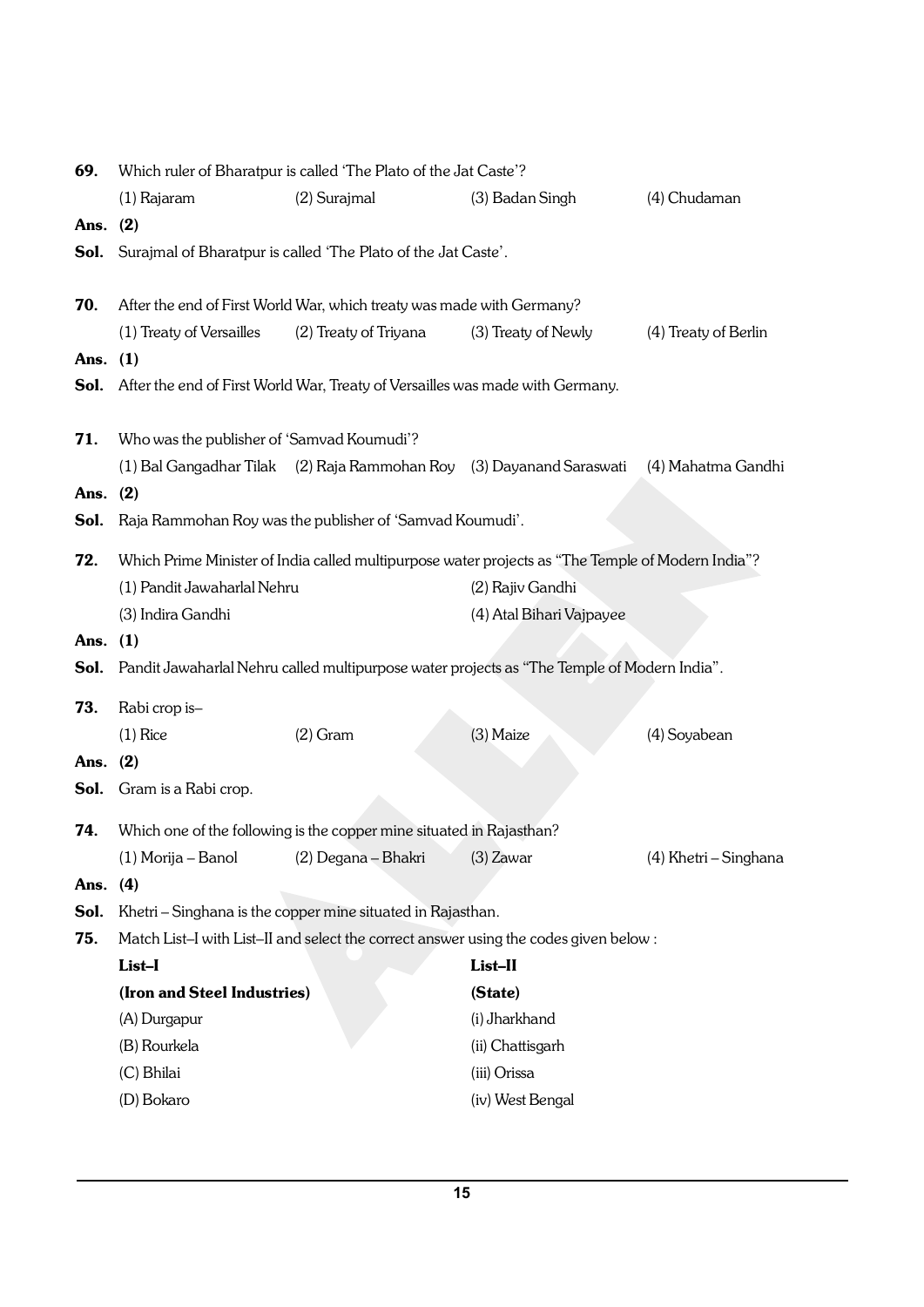|            | Codes:                                                              |                                                                                            |                                                     |                 |
|------------|---------------------------------------------------------------------|--------------------------------------------------------------------------------------------|-----------------------------------------------------|-----------------|
|            | A                                                                   | $\bf{B}$                                                                                   | $\mathbf C$                                         | D               |
|            | $(1)$ (iv)                                                          | (iii)                                                                                      | (ii)                                                | (i)             |
|            | $(2)$ (iv)                                                          | (iii)                                                                                      | (i)                                                 | (ii)            |
|            | $(3)$ (i)                                                           | (ii)                                                                                       | (iii)                                               | (iv)            |
|            | $(4)$ (ii)                                                          | (i)                                                                                        | (iii)                                               | (iv)            |
| Ans.       | (1)                                                                 |                                                                                            |                                                     |                 |
| Sol.       | (A) Durgapur                                                        | (iv) West Bengal                                                                           |                                                     |                 |
|            | (B) Rourkela                                                        | (iii) Orissa                                                                               |                                                     |                 |
|            | (C) Bhilai                                                          | (ii) Chattisgarh                                                                           |                                                     |                 |
|            | (D) Bokaro                                                          | (i) Jharkhand                                                                              |                                                     |                 |
| 76.        |                                                                     | Which of the following is the highest population density district of Rajasthan?            |                                                     |                 |
|            | $(1)$ Jaipur                                                        | (2) Bharatpur                                                                              | $(3)$ Alwar                                         | (4) Dausa       |
| Ans.       | (1)                                                                 |                                                                                            |                                                     |                 |
| Sol.       |                                                                     | The highest population density district of Rajasthan is Jaipur.                            |                                                     |                 |
| 77.        |                                                                     | "New Mangalore" seaport is located in which state of India?                                |                                                     |                 |
|            | (1) Karnataka                                                       | (2) Tamil Nadu                                                                             | (3) West Bengal                                     | (4) Maharashtra |
| Ans.       | (1)                                                                 |                                                                                            |                                                     |                 |
| Sol.       |                                                                     | "New Mangalore" seaport is located in Karnataka state of India.                            |                                                     |                 |
| 78.        |                                                                     | Which of the following is an atomic energy mineral?                                        |                                                     |                 |
|            | $(1)$ Coal                                                          | (2) Petroleum                                                                              | (3) Beryllium                                       | (4) natural Gas |
| Ans.       | (3)                                                                 |                                                                                            |                                                     |                 |
| Sol.       | Beryllium is an atomic energy mineral.                              |                                                                                            |                                                     |                 |
| 79.        |                                                                     | Among the following the latitudianl extension of Rajasthan is-                             |                                                     |                 |
|            | (1) $23^{\circ}$ 3' East Latitude to $30^{\circ}$ 12' East Latitude |                                                                                            | $(2)$ 23° 3' West Latitude to 30° 12' West Latitude |                 |
|            |                                                                     | (3) 23° 3' North Latitude to 30° 12' North Latitude                                        | (4) 23° 3' South Latitude to 30° 12' South Latitude |                 |
| Ans. $(3)$ |                                                                     |                                                                                            |                                                     |                 |
| Sol.       |                                                                     | The latitudianl extension of Rajasthan is 23° 3' North Latitude to 30° 12' North Latitude. |                                                     |                 |
|            |                                                                     |                                                                                            |                                                     |                 |
| 80.        |                                                                     | Which of the following river falls in the Arabian Sea?                                     |                                                     |                 |
|            | $(1)$ Tapti                                                         | (2) Krishna                                                                                | (3) Kaveri                                          | (4) Mahanadi    |
| Ans.       | (1)                                                                 |                                                                                            |                                                     |                 |
| Sol.       | Tapti river falls in the Arabian Sea.                               |                                                                                            |                                                     |                 |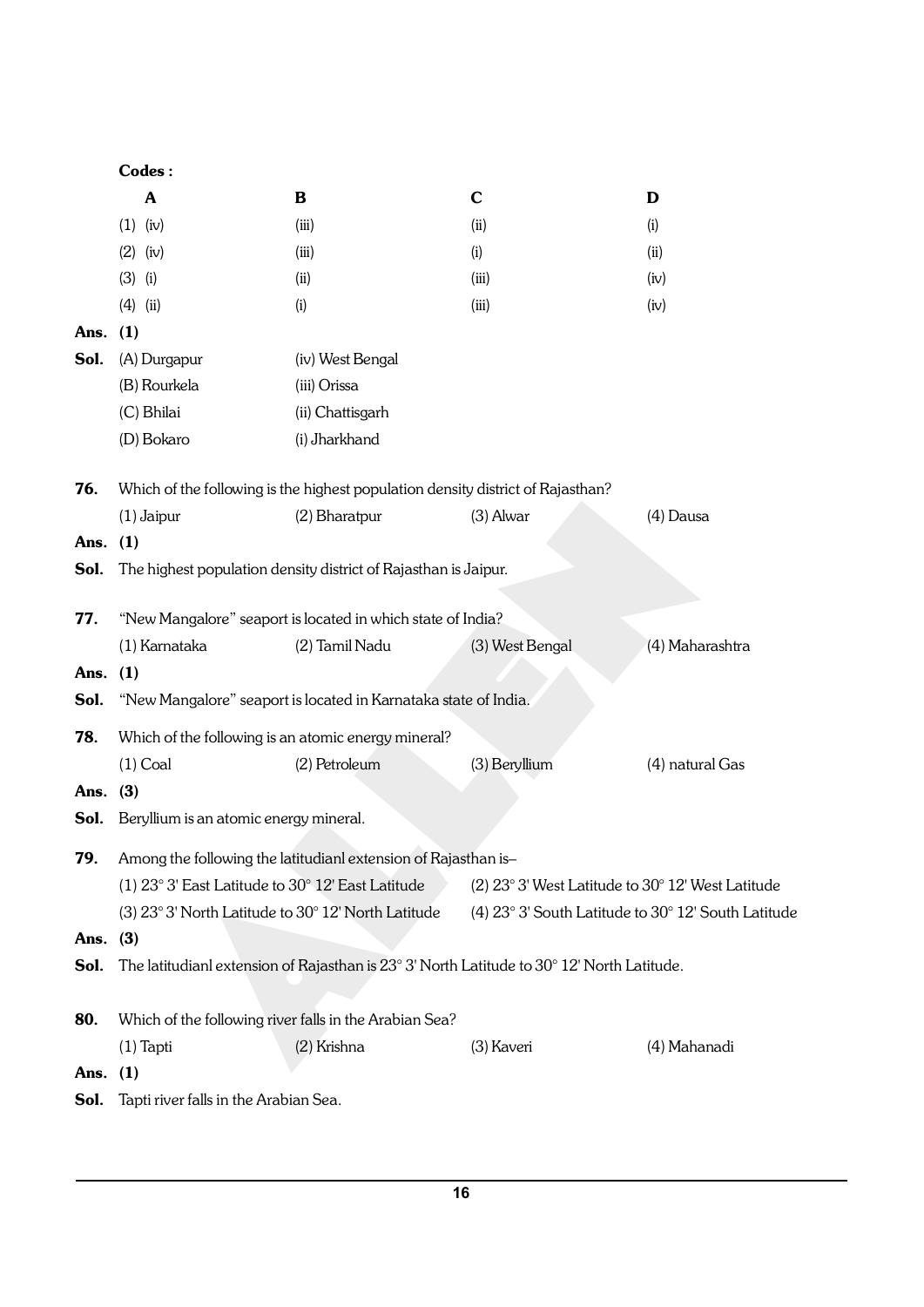| 81.        | What is 'Mavath'?                                                                                                      |                                                                                  |                                                                                          |                  |  |  |  |  |
|------------|------------------------------------------------------------------------------------------------------------------------|----------------------------------------------------------------------------------|------------------------------------------------------------------------------------------|------------------|--|--|--|--|
|            | (1) Rainfall near the Malabar Coast in summer season                                                                   |                                                                                  |                                                                                          |                  |  |  |  |  |
|            | (2) Warm winds which blow in Rajasthan in summer season<br>(3) Rainfall due to Mediterranean cyclones in winter season |                                                                                  |                                                                                          |                  |  |  |  |  |
|            |                                                                                                                        |                                                                                  |                                                                                          |                  |  |  |  |  |
|            | (4) Cyclones of the Arabian sea                                                                                        |                                                                                  |                                                                                          |                  |  |  |  |  |
| Ans. $(3)$ |                                                                                                                        |                                                                                  |                                                                                          |                  |  |  |  |  |
| Sol.       |                                                                                                                        | Rainfall due to Mediterranean cyclones in winter season is known as Mavath.      |                                                                                          |                  |  |  |  |  |
|            |                                                                                                                        |                                                                                  |                                                                                          |                  |  |  |  |  |
| 82.        |                                                                                                                        | Which tree is known as 'Kalpa Vriksha' in Rajasthan?                             |                                                                                          |                  |  |  |  |  |
|            | $(1)$ Rohira                                                                                                           | $(2)$ Kair                                                                       | $(3)$ Bair                                                                               | (4) Khejari      |  |  |  |  |
| Ans. $(4)$ |                                                                                                                        |                                                                                  |                                                                                          |                  |  |  |  |  |
|            | <b>Sol.</b> Khejari is known as 'Kalpa Vriksha' in Rajasthan.                                                          |                                                                                  |                                                                                          |                  |  |  |  |  |
|            |                                                                                                                        |                                                                                  |                                                                                          |                  |  |  |  |  |
| 83.        |                                                                                                                        | Among the following who is a supporter of the Pluralistic Theory of Democracy?   |                                                                                          |                  |  |  |  |  |
|            | $(1)$ J. S. Mill                                                                                                       | (2) T. H. Green                                                                  | $(3)$ Hobbes                                                                             | (4) H. J. Laski. |  |  |  |  |
| Ans. (4)   | <b>Sol.</b> H. J. Laski is a supporter of the Pluralistic Theory of Democracy.                                         |                                                                                  |                                                                                          |                  |  |  |  |  |
|            |                                                                                                                        |                                                                                  |                                                                                          |                  |  |  |  |  |
| 84.        | Who decides whether a bill is a Money Bill or not?                                                                     |                                                                                  |                                                                                          |                  |  |  |  |  |
|            | (1) Prime Minister                                                                                                     | (2) President                                                                    | (3) Speaker of Lok Sabha (4) Vice-President.                                             |                  |  |  |  |  |
| Ans. (3)   | <b>Sol.</b> Speaker of Lok Sabha decides whether a bill is a Money Bill or not.                                        |                                                                                  |                                                                                          |                  |  |  |  |  |
|            |                                                                                                                        |                                                                                  |                                                                                          |                  |  |  |  |  |
| 85.        |                                                                                                                        | Who has the right to declare a subject of the state list of national importance? |                                                                                          |                  |  |  |  |  |
|            | (1) Rajya Sabha                                                                                                        |                                                                                  | (2) Lok Sabha                                                                            |                  |  |  |  |  |
| Ans. $(1)$ | (3) State Legislative Assembly                                                                                         |                                                                                  | (4) State Legislative Council.                                                           |                  |  |  |  |  |
| Sol.       |                                                                                                                        |                                                                                  | Rajya Sabha has the right to declare a subject of the state list of national importance. |                  |  |  |  |  |
|            |                                                                                                                        |                                                                                  |                                                                                          |                  |  |  |  |  |
| 86.        | At present how many high courts are there in India?                                                                    |                                                                                  |                                                                                          |                  |  |  |  |  |
| Ans.       | (1) 22<br>(2)                                                                                                          | (2) 24                                                                           | (3) 26                                                                                   | (4) 29           |  |  |  |  |
| Sol.       | At present there are 24 high courts are there in India.                                                                |                                                                                  |                                                                                          |                  |  |  |  |  |
|            |                                                                                                                        |                                                                                  |                                                                                          |                  |  |  |  |  |
| 87.        | (1) Governor, Cabinet, Chief Minister                                                                                  | Which of the following are included in the State Government?                     |                                                                                          |                  |  |  |  |  |
|            | (2) Judiciary, Executive, Chief Minister                                                                               |                                                                                  |                                                                                          |                  |  |  |  |  |
|            | (3) State Legislature, Executive, Judiciary                                                                            |                                                                                  |                                                                                          |                  |  |  |  |  |
|            | (4) Cabinet, State Legislature, Governor.                                                                              |                                                                                  |                                                                                          |                  |  |  |  |  |
| Ans.       | (3)                                                                                                                    |                                                                                  |                                                                                          |                  |  |  |  |  |
| Sol.       |                                                                                                                        | State Legislature, Executive, Judiciary are included in the State Government.    |                                                                                          |                  |  |  |  |  |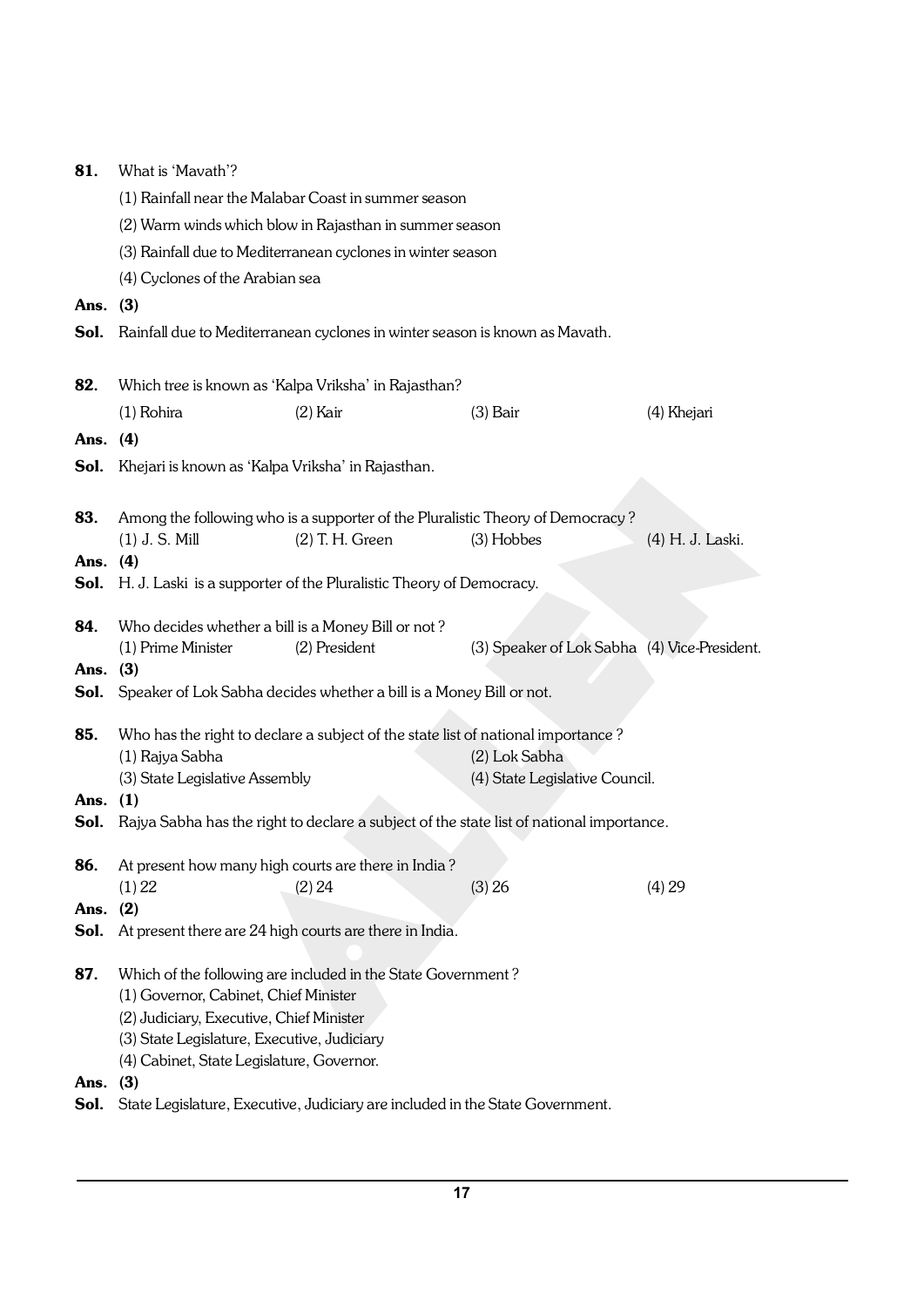| 88.                         | Under which Article of the Constitution each high court has been established as a court of records?      |                             |       |                                |                                                                                       |                    |                                      |  |                                                                                                           |  |
|-----------------------------|----------------------------------------------------------------------------------------------------------|-----------------------------|-------|--------------------------------|---------------------------------------------------------------------------------------|--------------------|--------------------------------------|--|-----------------------------------------------------------------------------------------------------------|--|
|                             |                                                                                                          | $(1)$ Article 215           |       |                                | $(2)$ Article 216                                                                     |                    | (3) Article 221                      |  | (4) Article 222.                                                                                          |  |
| Ans. (1)                    |                                                                                                          |                             |       |                                |                                                                                       |                    |                                      |  |                                                                                                           |  |
| Sol.                        | According to Article 215 of the Constitution each high court has been established as a court of records. |                             |       |                                |                                                                                       |                    |                                      |  |                                                                                                           |  |
| 89.                         | Which Fundamental Right is given by the Constitution of India to protect all fundamental rights?         |                             |       |                                |                                                                                       |                    |                                      |  |                                                                                                           |  |
|                             |                                                                                                          | (1) Right to Liberty        |       |                                |                                                                                       |                    | (2) Right to Constitutional Remedies |  |                                                                                                           |  |
|                             |                                                                                                          |                             |       | (3) Right against Exploitation |                                                                                       |                    | (4) Right to Equality.               |  |                                                                                                           |  |
| Ans. (2)                    |                                                                                                          |                             |       |                                |                                                                                       |                    |                                      |  |                                                                                                           |  |
| Sol.                        |                                                                                                          |                             |       |                                |                                                                                       |                    |                                      |  | Right to Constitutional Remedies is given by the Constitution of India to protect all fundamental rights. |  |
| 90.                         |                                                                                                          |                             |       |                                | The highest unit of Panchayati Raj system is                                          |                    |                                      |  |                                                                                                           |  |
|                             |                                                                                                          | (1) Zilla Parishad          |       |                                | (2) Panchayat Samiti                                                                  |                    | (3) Gram Panchayat                   |  | (4) Gram Sabha.                                                                                           |  |
| Ans.                        | (1)                                                                                                      |                             |       |                                |                                                                                       |                    |                                      |  |                                                                                                           |  |
| Sol.                        |                                                                                                          |                             |       |                                | Zilla Parishad is the highest unit of Panchayati Raj system.                          |                    |                                      |  |                                                                                                           |  |
| 91.                         |                                                                                                          |                             |       |                                | When was the minimum age of 18 years for Franchise implemented in India?              |                    |                                      |  |                                                                                                           |  |
|                             | $(1)$ 1947                                                                                               |                             |       |                                | $(2)$ 1955                                                                            |                    | $(3)$ 1987                           |  | $(4)$ 1989                                                                                                |  |
| Ans. (4)                    |                                                                                                          |                             |       |                                |                                                                                       |                    |                                      |  |                                                                                                           |  |
| Sol.                        |                                                                                                          |                             |       |                                | In 1989, the minimum age of 18 years for Franchise implemented in India               |                    |                                      |  |                                                                                                           |  |
|                             |                                                                                                          |                             |       |                                |                                                                                       |                    |                                      |  |                                                                                                           |  |
| 92.                         |                                                                                                          |                             |       |                                | Which Indian politician played an important role to make Non-alignment as a movement? |                    |                                      |  |                                                                                                           |  |
| (1) Pandit Jawaharlal Nehru |                                                                                                          |                             |       |                                |                                                                                       | (2) Mahatma Gandhi |                                      |  |                                                                                                           |  |
|                             |                                                                                                          | (3) Lal Bahadur Shastri     |       |                                |                                                                                       |                    | (4) Sardar Vallabhbhai Patel.        |  |                                                                                                           |  |
| Ans.                        | (1)                                                                                                      |                             |       |                                |                                                                                       |                    |                                      |  |                                                                                                           |  |
| Sol.                        |                                                                                                          |                             |       |                                | Pandit Jawaharlal Nehru played an important role to make Non-alignment as a movement. |                    |                                      |  |                                                                                                           |  |
|                             |                                                                                                          |                             |       |                                |                                                                                       |                    |                                      |  |                                                                                                           |  |
| 93.                         |                                                                                                          |                             |       |                                | Match List-I with List-II and choose the correct code from the given codes :          |                    |                                      |  |                                                                                                           |  |
|                             | List-I                                                                                                   |                             |       |                                |                                                                                       |                    | List-II                              |  |                                                                                                           |  |
|                             |                                                                                                          |                             |       | (A) Permanent Chairman of the  |                                                                                       |                    | $(i)$ B. N. Rao                      |  |                                                                                                           |  |
|                             |                                                                                                          | <b>Constituent Assembly</b> |       |                                |                                                                                       |                    |                                      |  |                                                                                                           |  |
|                             |                                                                                                          |                             |       |                                | (B) Legal Adviser of the Constituent Assembly                                         |                    | (ii) Dr. Rajendra Prasad             |  |                                                                                                           |  |
|                             |                                                                                                          |                             |       |                                | (C) Chairman of the Drafting Committee                                                |                    | (iii) Sachchidanand Sinha            |  |                                                                                                           |  |
|                             |                                                                                                          |                             |       | (D) Temporary Chairman of      |                                                                                       |                    | (iv) Dr. Bhim Rao Ambedkar           |  |                                                                                                           |  |
|                             |                                                                                                          |                             |       | the Constituent Assembly       |                                                                                       |                    |                                      |  |                                                                                                           |  |
|                             | Codes:                                                                                                   |                             |       |                                |                                                                                       |                    |                                      |  |                                                                                                           |  |
|                             |                                                                                                          | A                           | В     | $\mathbf C$                    | $\mathbf D$                                                                           |                    |                                      |  |                                                                                                           |  |
|                             | (1)                                                                                                      | (i)                         | (ii)  | (iii)                          | (iv)                                                                                  |                    |                                      |  |                                                                                                           |  |
|                             | (2)                                                                                                      | (ii)                        | (i)   | (iv)                           | (iii)                                                                                 |                    |                                      |  |                                                                                                           |  |
|                             | (3)                                                                                                      | (iii)                       | (iv)  | (i)                            | (ii)                                                                                  |                    |                                      |  |                                                                                                           |  |
|                             | (4)                                                                                                      | (iv)                        | (iii) | (ii)                           | (i)                                                                                   |                    |                                      |  |                                                                                                           |  |
| Ans.<br>Sol.                | (2)                                                                                                      |                             |       |                                | (A) Permanent Chairman of the Constituent Assembly - Dr. Rajendra Prasad              |                    |                                      |  |                                                                                                           |  |
|                             |                                                                                                          |                             |       |                                | (B) Legal Adviser of the Constituent Assembly - B. N. Rao                             |                    |                                      |  |                                                                                                           |  |
|                             |                                                                                                          |                             |       |                                | (C) Chairman of the Drafting Committee - Dr. Bhim Rao Ambedkar                        |                    |                                      |  |                                                                                                           |  |
|                             |                                                                                                          |                             |       |                                | (D) Temporary Chairman of the Constituent Assembly - Sachchidanand Sinha.             |                    |                                      |  |                                                                                                           |  |
|                             |                                                                                                          |                             |       |                                |                                                                                       |                    |                                      |  |                                                                                                           |  |